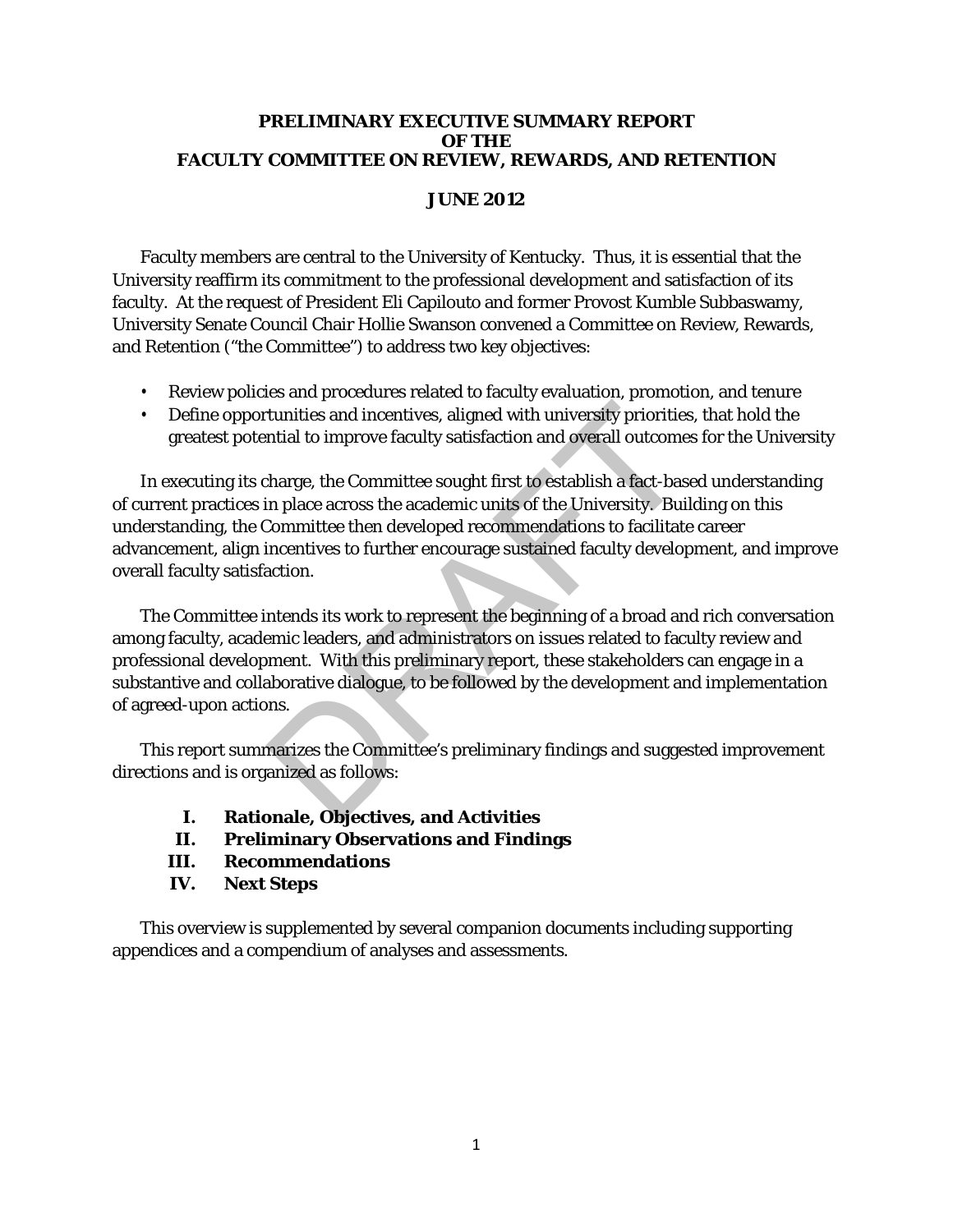### **I. RATIONALE, OBJECTIVES, AND ACTIVITIES**

In the fall of 2011, President Capilouto asked a representative committee of administrators, faculty, and staff at the University of Kentucky to review the University's strategic position and identify opportunities to build on our strengths and achievements over the next decade. As an outcome of this work, the University Review Committee posed several strategic questions for consideration, including:

### "*How can the University better develop and retain faculty and staff talent?"*

To respond to this broad question about faculty, the appointed head of this initiative, Hollie Swanson, asked for faculty volunteers from each of the colleges to join a committee to review current policy and procedures and identify potential improvement opportunities related to faculty activities. Collectively, those who volunteered represent a wide spectrum of academic life, including faculty from academic concentrations across campus (*Appendix A: Committee Membership*). As the Committee seats were not filled by representatives from each college, faculty interviews supplemented Committee meetings to surface improvement ideas and to provide a more comprehensive perspective of the faculty experience on campus. rocedures and identify potential improvement opportunified improvement opportunified virtual improvement and spect y from academic concentrations across campus (*Append* e Committee seats were not filled by representatives

To fulfill its charge, the Committee adopted a framework structured around three areas: criteria and expectations, performance review process, and professional development and accountability. According to this three-part framework, the Committee considered the following questions:

#### **Criteria and Expectations**

- What are the criteria for reviews of faculty performance?
- How do those criteria align with University priorities?
- How does UK recognize innovative efforts?

### **Performance Review Process**

- How do colleges and departments currently conduct performance reviews?
- How do outcomes in the current performance review process align with rewards and salary adjustments?
- How do current processes help identify areas for professional development?

### **Professional Development and Accountability**

- What professional development opportunities currently exist?
- How many units have formal mentoring programs?
- How do academic units assist faculty members in improving their performance?
- What mechanisms are in place to ensure that faculty members continue to contribute to the University at all stages of their careers?

To answer these questions, the Committee analyzed UK's current position relating to faculty review, rewards, and retention based on both internal and external views. From an internal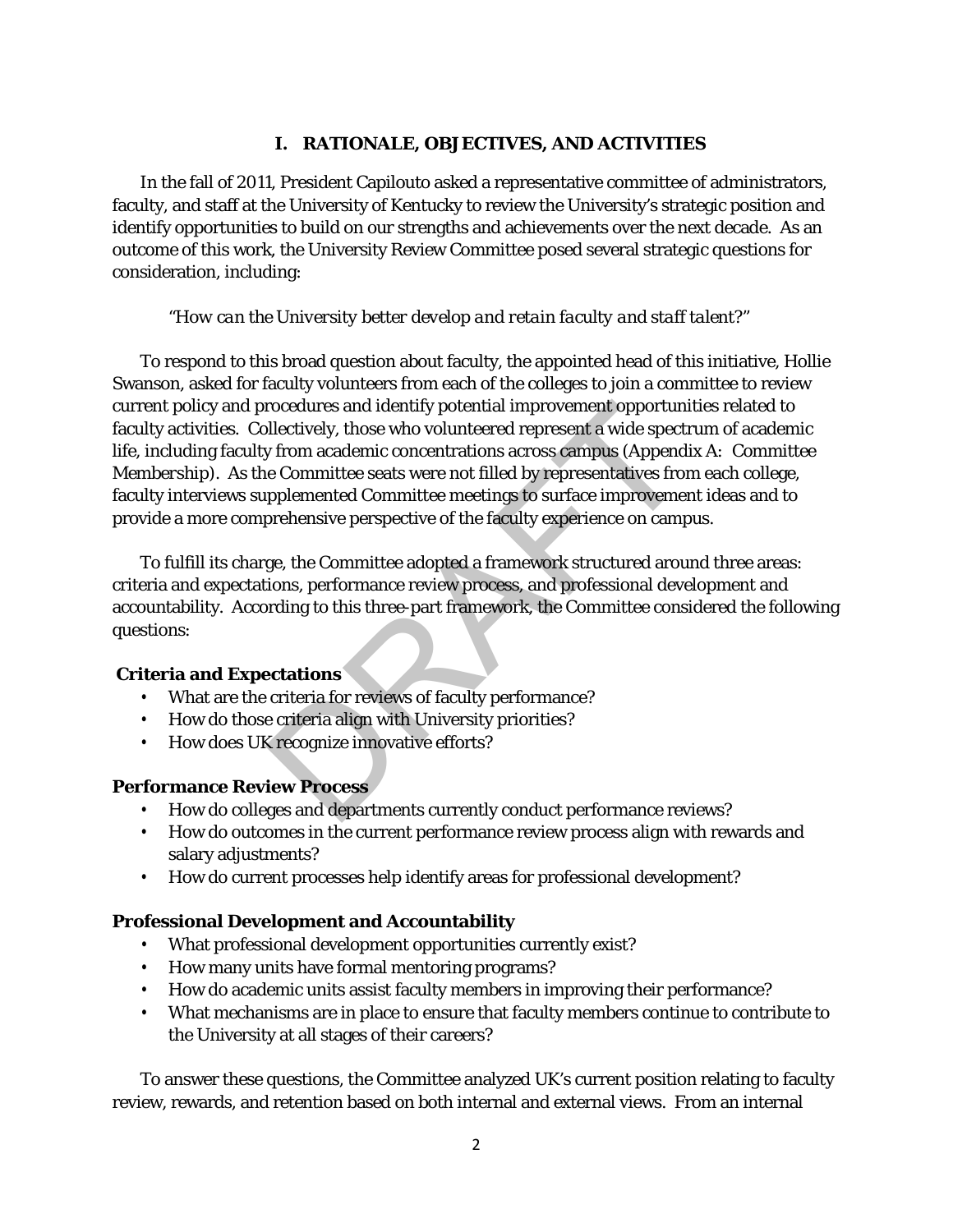perspective, the Committee reviewed UK faculty data and solicited faculty feedback from multiple channels, including: open faculty forums, interviews with faculty representatives, and direct feedback through an anonymous comment box (*Appendix B: Excerpts from Faculty Comments*). To identify a sample of best practices, a group of five peer institutions was selected based on suggestions from Committee and faculty members (*Appendix C: Peer Institutions*). The Committee reviewed this comparative group for information on professional development, faculty affairs services, and post-tenure review practices. The Committee also analyzed the current higher education landscape to explore further how trends in academia may affect faculty activities (*Appendix D: Higher Education Trends*). Based on its findings, the Committee developed a list of strengths and weaknesses related to current practices (*Appendix E: Summary of Strengths and Challenges*).

Overall, the Committee held six meetings over a twelve-week period from March through May to review data, develop observations, and design preliminary recommendations. These meetings were highly participative and conducted as an ongoing discussion focused on identifying UK's strengths, challenges, and potential improvement directions related to faculty review, rewards, and retention. The President attended one of these meetings. At the direction of the Committee, Huron Consulting Group served as an extension of staff support, providing assistance in data gathering and analysis. develop observations, and design preliminary recomment<br>ty participative and conducted as an ongoing discussion f<br>ngths, challenges, and potential improvement directions<br>left retention. The President attended one of these m

#### **II. PRELIMINARY FINDINGS AND OBSERVATIONS**

Recognizing the need for University-wide infrastructure to support faculty review and development, in 2007 former Provost Subbaswamy established the Office of the Associate Provost for Faculty Affairs. Since its inception, this office has worked to clarify and improve faculty review and tenure processes, especially at the assistant professor rank.

At forums, interviews, and Committee meetings, many faculty representatives expressed satisfaction with progress in this area and enthusiasm for the continued development of its service offerings. The Committee observes that the campus-wide collegiality and shared commitment to progress provide a strong foundation to continue to advance the University.

This section summarizes the Committee's information base and shares its key findings and observations. The Committee presents its preliminary findings in draft form, recognizing that a larger faculty dialogue is required as a critical next step. During the course of the review, three high-level themes emerged:

• **Inconsistency** – Based on a sample review of department practices, the Committee found that the processes used for review of all faculty and promotion for tenured faculty vary greatly across colleges. While examples of excellent practices exist, in other units the review criteria are unclear, the rating systems are not well articulated, and the connection to actual duties and rewards tenuous. Too often the quality of the review is dependent on the skills of individual unit administrators who receive little or no training or mentorship in how to conduct these reviews. These inconsistencies across campus result in unsatisfying review and development for many faculty members. The Committee explored two specific examples of process inconsistency: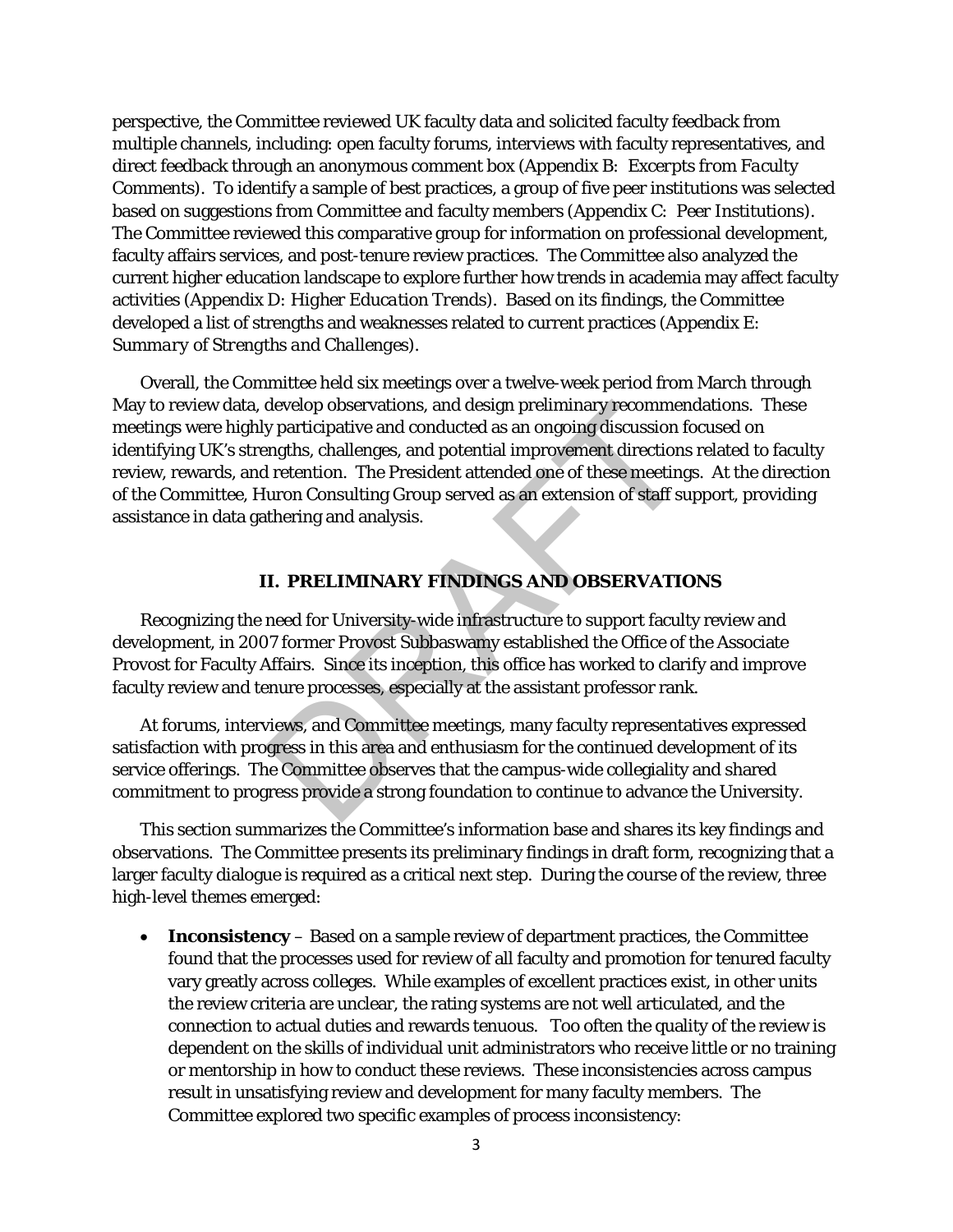- Inconsistent faculty review practices
- Variability in promotion from associate professor to full professor
- **Incomplete Review Process** The current approach to faculty review and professional development is not comprehensive enough. Our current position assessment highlighted gaps in two representative areas:
	- Insufficient focus on evaluation of teaching
	- Limited attention to constructive post-tenure review
- **Insufficient Rewards and Resource Commitment** There are several opportunities to more strategically identify, reward, and encourage excellent performance. Specifically, the Committee addressed the following areas:
	- Challenges in identifying and rewarding excellent performance
	- Inadequate attention to professional development

#### **Inconsistency**

*Inconsistent Faculty Review Practices –* Administrative regulation 3:10 ("AR 3:10") outlines broad guidelines for faculty performance evaluations. For example, the regulation requires "both a quantitative assessment and qualitative judgment of the faculty member's activities during the review period in teaching and advising, research and scholarship, University and public service, and other appropriate activities with relative weightings based on a prior agreement pertinent to the distribution of effort among any or all of these activities." (AR 3:10).

Colleges and departments approach these guidelines differently, from setting criteria to the evaluation process itself. The Committee reviewed a sample of ten different departments' review processes and gathered feedback from faculty to identify trends in the practices used in tenured faculty reviews. The most common format for faculty performance evaluations is every two years for tenured faculty conducted by a committee, using a five-point evaluation scale. Some departments, however, review tenured faculty on an annual basis. Among the sample group, four different point scales are in use, and whether reviews are conducted by a department chair, a committee, or the entire department is inconsistent by department. At the college level, and even at the department level in some colleges, criteria and procedures related to the review processes often bear little resemblance to one another. Facture and the processional development<br>
Saculty Review Practices – Administrative regulation<br>
lines for faculty performance evaluations. For example,<br>
ntitative assessment and qualitative judgment of the fact<br>
review per

As the policy requires, the Distribution of Effort (DOE) form is the basis for evaluations in most units, and the academic unit leader usually coordinates the evaluation process. AR 3:10 also requires faculty input in setting criteria, evaluating teaching, and determining guidelines for the DOE. As a broad observation, the extent to which units set expectations for using effort distributions typically lacks sufficient clarity and differs greatly across units.

The Committee observed that some colleges and departments have developed best practices. Examples include defining common effort distributions based on workload and adopting rating scales with clearly-articulated criteria to facilitate a more transparent review process. Certain units engage faculty committees to rank their peers, while others periodically review Endowed Chairs and Distinguished Professors, to ensure transparency and accountability at all ranks.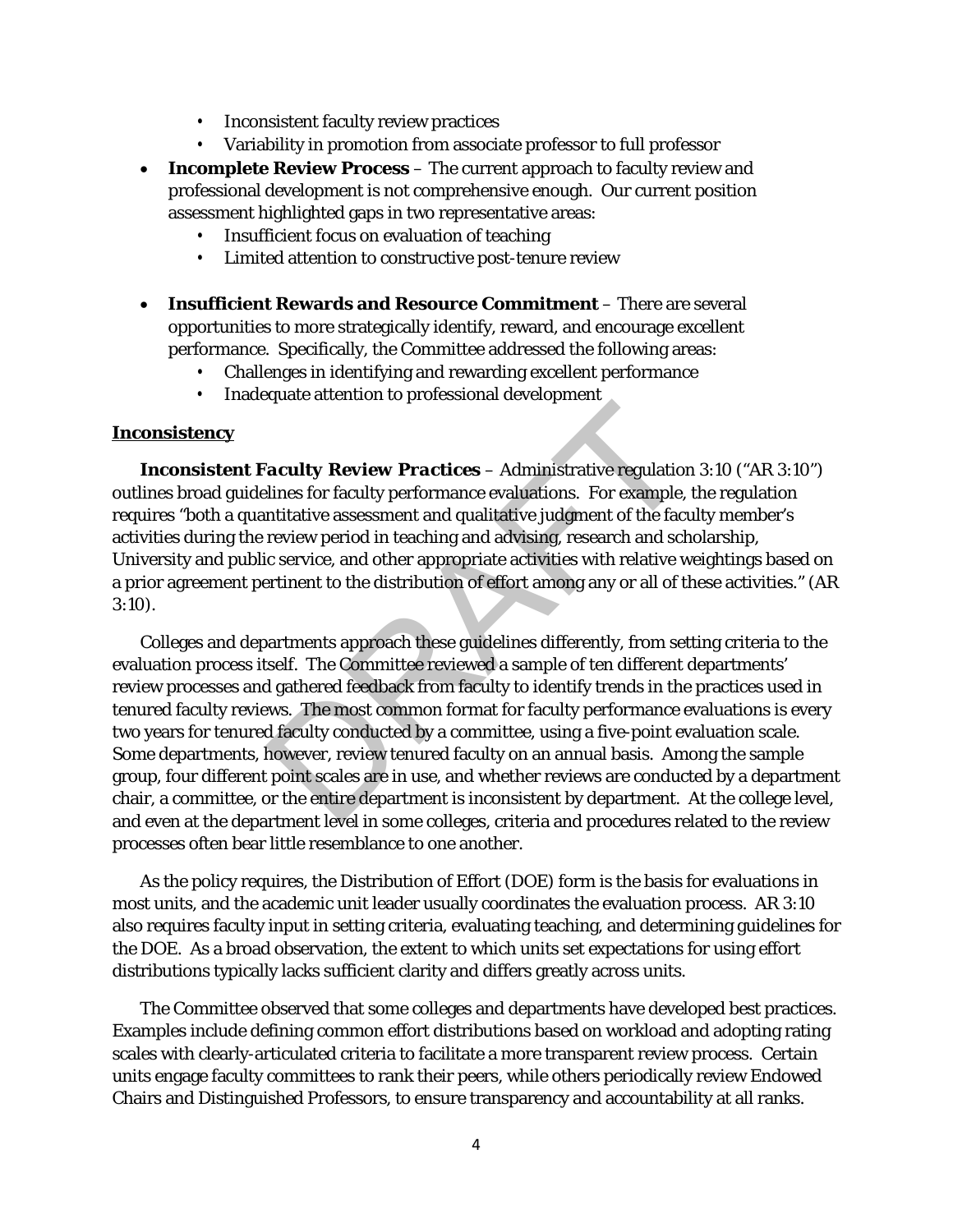However, effective review practices are not uniformly adopted across academic units. Many faculty members at UK are subject to unclear criteria, limited transparency, and insufficient professional development opportunities. As a result, many faculty members view the current process as unproductive.

*Variability in Promotion from Associate to Full Professor –* To gain a stronger understanding of faculty career tracks at UK, the Committee reviewed institutional data related to average time-in-rank for tenured and tenure-track faculty by college. As demonstrated in *Appendix F: Supporting Charts and Analyses*, the range of time in rank differs significantly across colleges, with the greatest differences at the associate professor rank. Time-in-rank at this level ranges from three to 19 years, depending on college. The overall mean for current time-in-rank for associate professors at UK is 9.7 years (*Appendix F; Exhibit 1: Tenure/Tenure-Track Faculty Average Time-in-Rank by College*).

Further institutional data suggests that associate professors are retained at the highest rate of all ranks, at nearly 97 percent. The year-over-year retention of associate and assistant professors has increased in the past five years. The few associate professors who have left UK in the past three years cited other work opportunities as the most frequent reason for leaving (37%). However, the second-highest reason for separation was retirement (31%) (*Appendix F; Exhibit 2: Faculty Retention by Rank*).

The retention data suggest that many professors who reach the associate professor rank do not eventually progress to full professor. Due to differences across the University and a lack of broad institutional expectations, the clarity of criteria and the path to promotion to full professor depend on the culture of the academic unit. Some colleges and departments set an expectation of timely promotion after reaching associate professor. In these cases the proportion of full professors is usually very high, but this pattern is far from uniform. onal data suggests that associate professors are retained<br>y 97 percent. The year-over-year retention of associate a<br>ased in the past five years. The few associate professors<br>orited other work opportunities as the most freq

In addition, data shows that compared to the peers reviewed, UK has a higher percentage of associate professors among all tenure-track faculty members (*Appendix F; Exhibit 3: Faculty Mix Compared to Peers*). Among the comparative group, some of the peer institutions clearly articulate University-wide requirements and timing expectations for promotion from associate to full professor. For example, the University of California, Davis, sets a guideline of six years at the associate rank.

Faculty feedback reinforced these findings. In terms of promotion and tenure, most faculty feel the process is clear and well-defined in the transition from assistant professor to associate professor. However, once one reaches associate professor, many faculty members feel that there is limited clarity and formality in the promotion and review processes.

#### **Incomplete Review Process**

*Insufficient Focus on Evaluation of Teaching* **–** As a component of faculty performance review, AR 3:10 requires the provision of a teaching portfolio, composed of a variety of materials related to teaching and advising, to inform the teaching evaluation. The policy mandates that this teaching portfolio include a brief reflective statement by the instructor, an overview of all courses taught for each semester under review, representative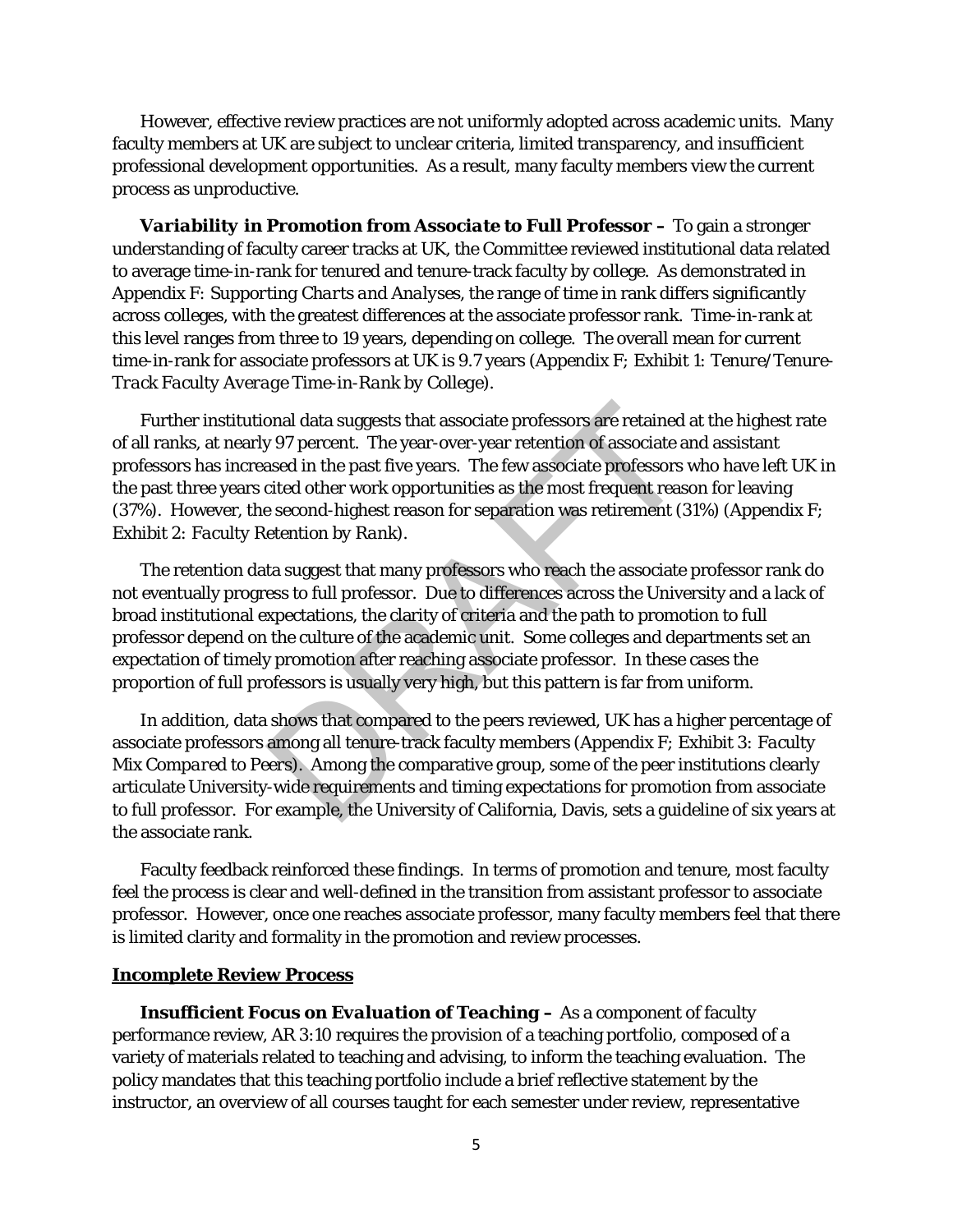course syllabi, and a quantitative and qualitative summary of student evaluations. The policy offers suggestions for additional review points, such as peer evaluations and indicators of student learning, but these assessment materials are viewed as optional and supplemental.

In practice, many colleges and departments rely only on student evaluations as an indicator of a faculty member's teaching performance. This is a particular issue for faculty members who are solely focused on instruction, such as lecturers. Most of the faculty members providing feedback felt that student evaluations, while an informative data point, should be only one of multiple tools used to evaluate teaching. Faculty members felt that a more sophisticated process is needed to fully recognize the breadth and depth of teaching-related activities. Supplemental practices may include classroom observations, review of grade distributions, peer review of course materials and teaching portfolios, and the incorporation of teaching innovation as criteria for performance evaluations. Many of these practices are suggested in AR 3:10, but are not frequently employed.

Other feedback concerning student course evaluations suggests that the current Universitywide evaluation form lacks the flexibility to accurately reflect the quality of all types of courses. The current format is best suited to large lectures and may not adequately evaluate instruction for small seminar, laboratory, studio or on-line classes. Response rates also vary, with online evaluations having markedly lower rates than paper-based evaluations. Some units, however, have created incentives for students to complete online evaluations, resulting in substantially increased response rates. Units have also customized their own evaluations to better reflect their activities. byed.<br>
soncerning student course evaluations suggests that the concerning student course evaluations suggests that the collaboratory, studio or on-line classes. Response rates also barkedly lower rates than paper-based eva

In terms of peer practices in higher education, four out of the five selected peer institutions have adopted online evaluation systems; however, these institutions have differed in the extent to which they have moved away from paper-based systems. Some give professors the option to choose which method they prefer, while others are entirely online.

The Committee feels that the importance of teaching should be elevated at the University, both in the review process and overall visibility.

While service plays a key role in the work of the faculty, it often is not well recognized. The Committee suggests that a system be developed to reward exemplary and distinguished service to the constituency of the commonwealth and the university.

*Limited Attention to Constructive Post-Tenure Review* – The faculty review process is the main source of evaluation, professional development, and feedback over the lifecycle of a tenured faculty member's career. At the post-tenure stage, the only milestone committee-based peer review is the process for promotion from associate to full professor.

AR 3:11 outlines the process to address tenured faculty members receiving successive unsatisfactory performance or 'merit' reviews in a 'significant area of work.' The purpose of this Consequential Review is to develop a professional improvement plan. This policy contributes to the common perception that post-tenure review is punitive and rarely used.

There is an opportunity to re-conceptualize post-tenure review to develop a more constructive process focused on merit and professional development. From a comparative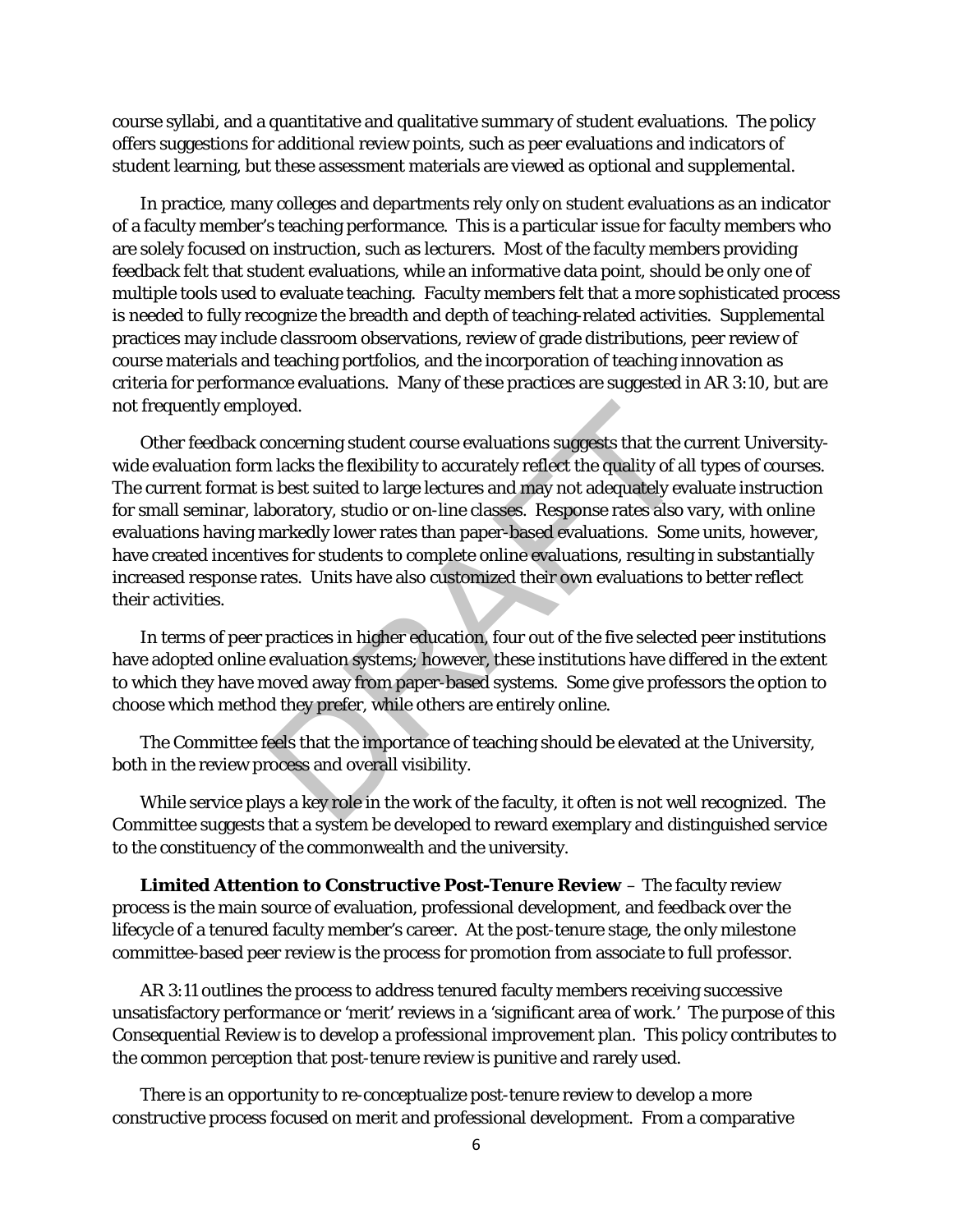perspective, four of the five universities reviewed had a formal system of post-tenure review of faculty every three to five years. Practices at peer institutions exhibited a range in the level of intensity of the review process, including a full review similar to that of a promotion and tenure review as well as a less-intensive faculty-led committee review. For example, the University of North Carolina at Chapel Hill and the University of Wisconsin at Madison focus on providing periodic peer review to faculty after reaching tenure. The University of Virginia requires annual evaluations of all tenured faculty members. Comprehensive post-tenure review is used only in cases of consistent underperformance.

Practices at the University of California, Davis, and the University of Oregon link both rewards and development to the review process. Exceptional performers have the opportunity to receive salary adjustments, accelerated promotions, and additional resources for teaching or research. Unsatisfactory performance may result in reassignment of duties, reassignment of space, and discussion of career alternatives in addition to resources to support a professional improvement plan.

### **Insufficient Rewards and Resource Commitment**

*Challenges in Identifying and Rewarding Excellence* – There is a common view that the University has a limited ability to increase salaries to reward strong performance. Moreover, there is a perception that the current annual review process results in limited differentiation and those outcomes are not linked with rewards and salary adjustments. Excellence in funded research is usually rewarded, but this does not extend to the research and innovation that result from other means of scholarship. In addition, teaching and service are not adequately factored into the process. Faculty members expressed concern that securing outside job offers is the most effective way to receive a substantive merit raise outside of promotion. n of career alternatives in addition to resources to suppo<br> **rds and Resource Commitment**<br> **Identifying and Rewarding Excellence** – There is<br>
as a limited ability to increase salaries to reward strong<br>
perception that the

Compensation data supports interview feedback that some faculty salaries are less competitive and more compressed than peers. While salaries remain relatively competitive at the assistant professor rank within the comparative group, UK is at the bottom of all ranks for average faculty salary. In addition, salaries for full and associate professors are lower than most of UK's peers. Overall, the average range of salaries is much more compressed than at most institutions in a comparative group of peers (*Appendix F; Exhibit 4: Faculty Salary Compared to Peers)*.

At UK, the Wethington Award financially rewards exemplary excellence in faculty research. Some faculty within departments supported by externally-funded research expressed satisfaction with this award. There are few comparable avenues to reward and recognize excellence in teaching, service, and research that does not qualify for the Wethington Award. Some departments have their own teaching awards, but many others lack the financial resources to adequately reward outstanding teachers.

From the Committee's perspective, all faculty members who contribute to excellence and innovation should be rewarded in a meaningful way. This should be done not only through reviews and salary increases, but also through non-monetary recognition.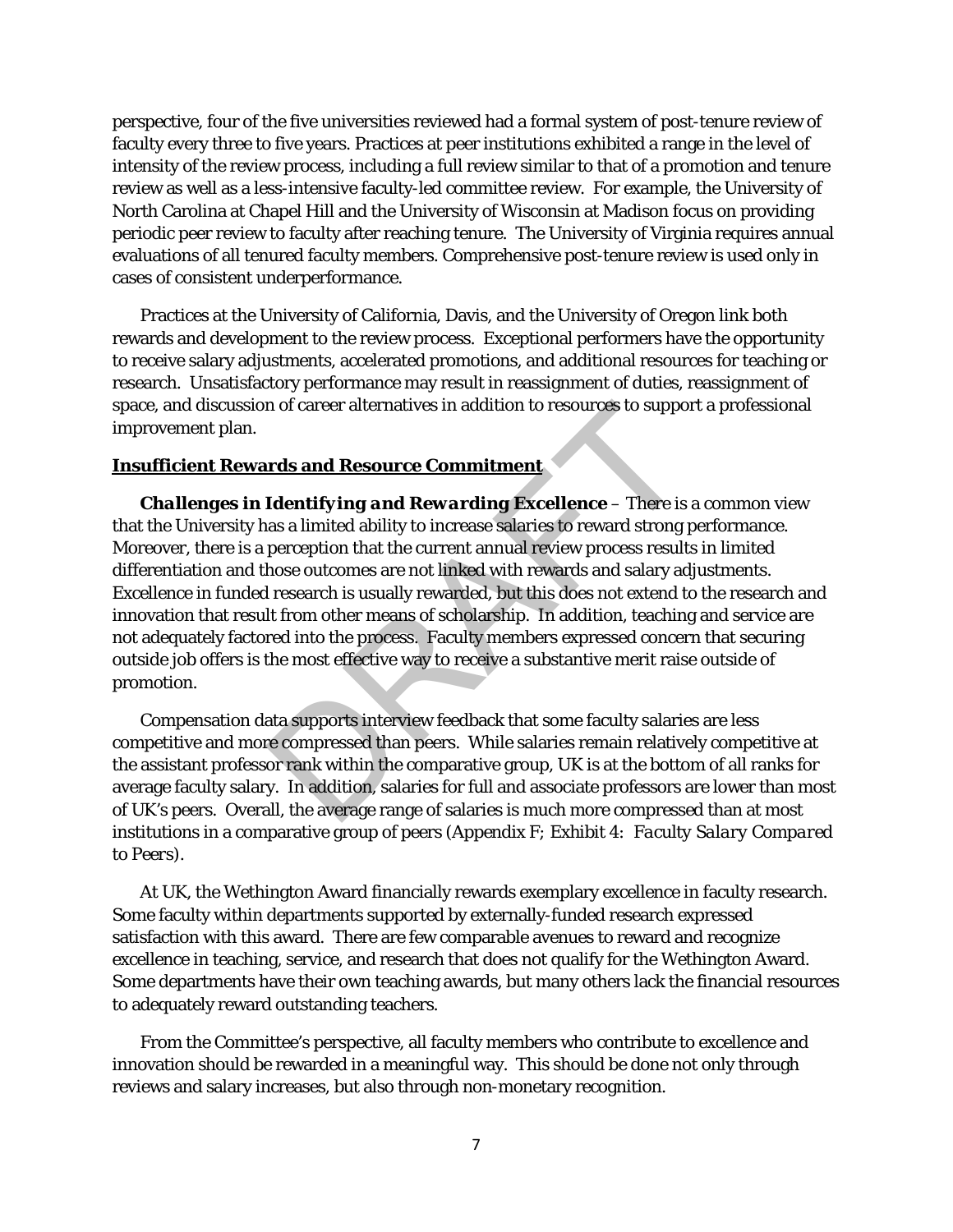*Inadequate Attention to Professional Development* – Faculty observed in interviews that there is limited focus on professional development, particularly at the associate and full professor rank. Perceptions exist on campus that professional development activities vary widely across colleges and departments, with some disciplines feeling comparatively underfunded in this area.

Among the academic units pursuing development and accountability activities, there are a number of innovative practices currently under way. Some of the more proactive colleges and departments have professional resources focused on faculty affairs, monthly professional development forums, and comprehensive formal mentoring programs, enabling faculty to more easily reach their full potential. However, this is not the case for all faculty members.

In the current environment, excellent practices are largely dependent on the individual leadership qualities and management skills of deans and department chairs. The Committee notes that there are few opportunities for these important academic leaders to receive ongoing training and mentorship in areas such as establishing effective review and promotion practices and cultivating faculty talent. In addition, there are few forums to share established best practices among peers.

From an external perspective, all of the peer institutions under review have offices dedicated to faculty affairs within the Office of the Provost. These offices usually serve dual purposes of human resource support for faculty as well as facilitating professional development. Service offerings are comparatively more robust at peers reviewed. For example, UK's Office of the Associate Provost for Faculty Affairs has limited resources and staff support relative to the comparative group. Among peers, these offices' service offerings typically include hearing faculty grievances and compensation issues, supporting the promotion and tenure processes, training for department chairs, supporting faculty performance reviews, facilitating mentoring programs, new faculty orientation, and faculty development workshops (e.g., leadership, teaching). The University of Kentucky shares with peers this dedication to faculty affairs and has devoted considerable effort to continue to grow in this area. and management skins of deals and department chans.<br>Eew opportunities for these important academic leaders t<br>ship in areas such as establishing effective review and pr<br>ty talent. In addition, there are few forums to share

#### **Summary**

Through assessing UK's current position, the Committee finds that there are activities that the University should pursue to continue and accelerate its progress in faculty review, rewards, and retention. In particular, the University must address three significant areas: unclear criteria and expectations, poorly developed processes, and insufficient professional development. Based on our initial study of faculty-related data and with attention to faculty feedback, the Committee has developed a preliminary set of recommendations to support, promote, and reward faculty achievements.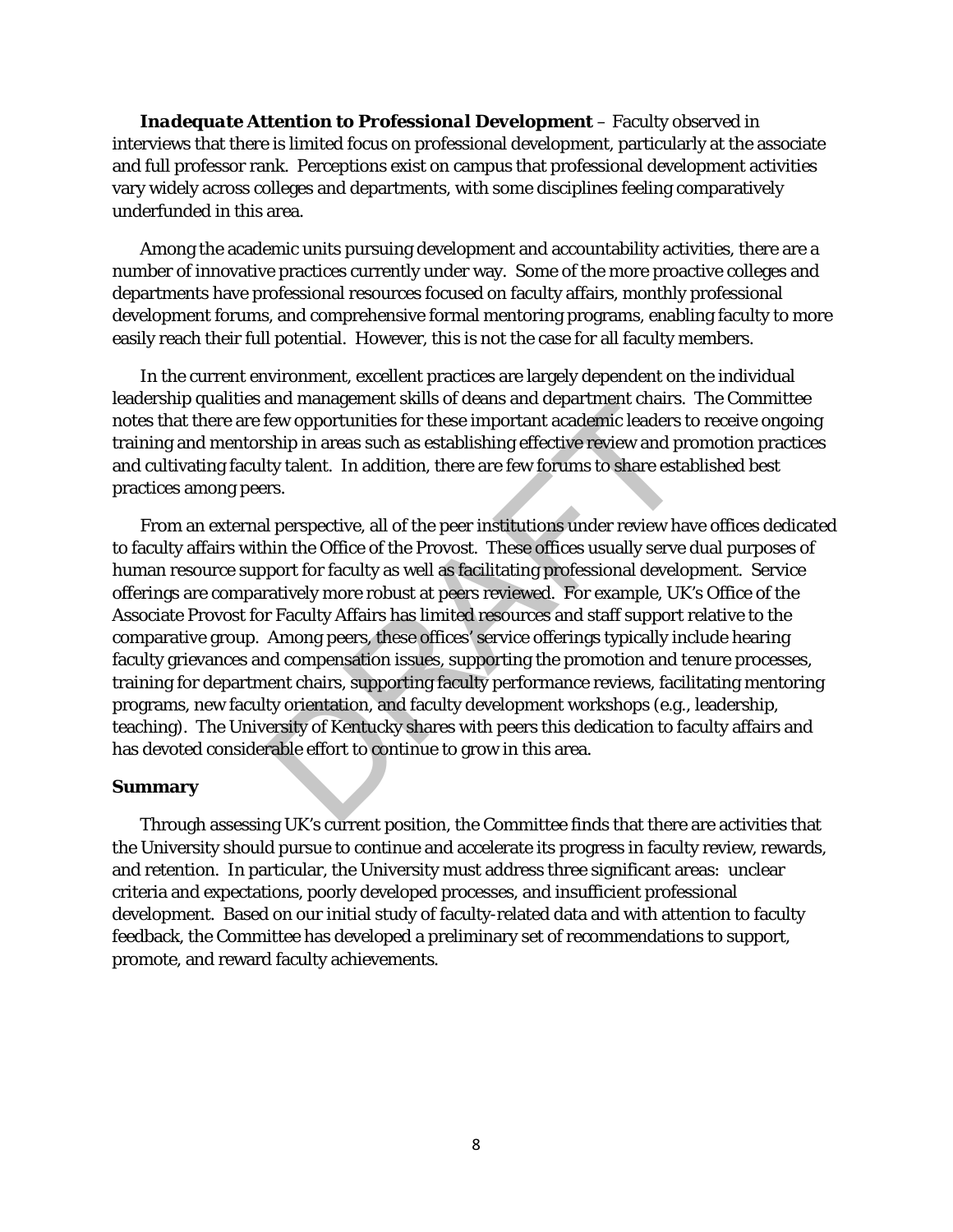#### **III. RECOMMENDATIONS**

The Committee's observations, and the fact base underlying them, provide the foundation for our recommendations directed toward better supporting the faculty and enabling faculty members to make a greater contribution to the University. We organize these recommendations into two categories: broad improvement directions and areas requiring additional evaluation.

**Broad Improvement Directions** – These improvement directions aim to address the key questions raised within the three-part framework adopted at the initiation of the Committee's work. Taken together, the recommendations help define a path for the University to continue its pursuit of excellence in education, research, service, and health care.

#### *Criteria and Expectations*

- **Clear Performance Review Criteria**  Establish clear and transparent performance review criteria and expectations that are connected to standards of promotion and university priorities. Faculty within all academic units should establish these standards for review. Criteria should be defined by the faculty being reviewed, aligned with policy, and tailored to specific sub-disciplines in ways that leverage faculty strengths. Unit administrators should be charged with an unrelenting commitment to implement them and should be supported by senior leaders. **Example Review Criteria – Establish clear and transplate and expectations that are connected to standards of priorities. Faculty within all academic units should establic iriteria should be defined by the faculty being re**
- **Policy Review and Clarification** Review and revise administrative regulations that govern faculty review (AR 3:10 and AR 3:11) to establish clear baseline expectations for review and promotion. Revisions to these policies should be written in language that is easy to understand and interpret without need for annual supplementary guidance. Particular attention should be given to general standards of promotion to full professor and criteria for satisfactory performance.
- **Evaluation of Distribution of Effort (DOE) Process**  Evaluate the effectiveness of DOE and determine if it adequately reflects faculty activities. This evaluative process should provide clarity on expectations and delineate the percentages of effort associated with different kinds of activities. It should also be used to identify opportunities to link expectations to University priorities and connect them in a meaningful way to unit-level plans.
- **Clear Alternative Tracks for Promotion**  Articulate the multiple pathways to advance to full professor, in alignment with AR 2:1, and reward excellent performance regardless of activity areas (i.e. scholarship, teaching, service, clinical, etc.). To the extent that alternative pathways are not available, clarify this with the faculty and encourage full professors to take on important, but non-advancing, activities that are currently fulfilled by associate professors.

#### *Performance Review Process*

• **Improved System for Evaluating and Rewarding Teaching** – Elevate the importance of teaching in the review and promotion process by establishing a meaningful reward system for excellent teaching. Develop a more robust evaluation system for teaching that expands beyond student review to include a mechanism for peer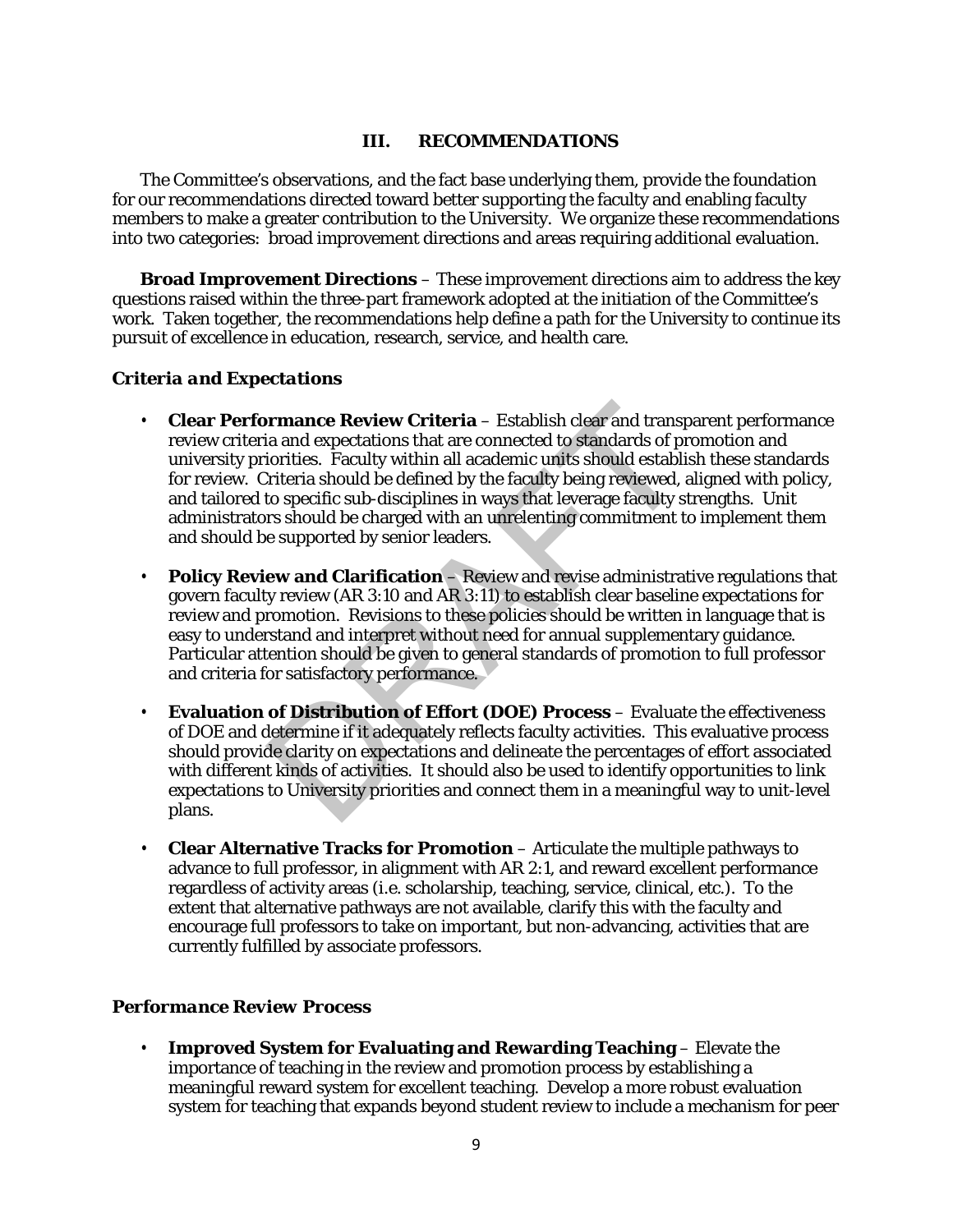reviews. This assessment data should be linked to other data available from sources such as the Office of Institutional Research and alumni. This improved evaluation system should provide appropriate flexibility to accommodate differences in course content and delivery as well as and provide a mechanism to recognize and reward excellent teaching.

- **Integrated Faculty Rewards System** Create a reward system that is seamless and uses the existing review structure (or an improved structure) to "catch people doing good things" and reward them without the need for extra procedures and reviews. To achieve this objective, consideration for University awards should be integrated into the review process and automated based on review input and outcomes.
- **Compensation System Aligned to Excellence**  Reward excellent performance in each area through a compensation system that is transparent, well-defined, and primarily merit-based. To support efforts to enhance transparency, the units or colleges should articulate the rationale for, and provide clear explanations of, discretionary salary increases.
- **Proactive Post-tenure Review Process** Define and clarify the post-tenure review process for faculty, with attention to developing clearer criteria and more long-range feedback for associate professors. This review process should allow relevant faculty to provide their perspectives. It should recognize successes as well as areas for improvement and professional development. In addition, the process should be proactive rather than punitive. It should present an opportunity to qualify for periodic, merit-based salary adjustments and other rewards for faculty with sustained track records of excellent performance. **Professional Development Services - Expanding for Federal Service Section**<br> **Professor And Accounts and Accounts** and the associate professors. This review process should allow represe<br>
prespectives. It should recognize s

# *Professional Development and Accountability*

- **Expanded Professional Development Services –** Expand the breadth and depth of the Office of Faculty Affairs' service offerings to provide more robust professional development services. Examples include a formal mentoring program, performance improvement plans, and a wide array of readily-available professional-development resources.
- **Enhanced Faculty Administrator Accountability** Enhance the level of accountability for faculty administrators. Examples include 360° reviews, clear expectations of responsibilities, transparent internal and external reviews. In addition, leadership training and development for Deans and Department Chairs on effective practices is needed to support faculty feedback and development.

**Areas Requiring Additional Evaluation** – To supplement our recommendations in these broad improvement directions, the Committee also developed recommendations for future study.

• **Consistency of Rating Scales** – Convene a group to study the rating scales used across colleges to evaluate faculty. The objective of this committee would be to develop recommendations about whether using a standardized scale and nomenclature that is consistent across the University and aligns with the ARs would be beneficial and, if so, what type of scale would best facilitate delivering on UK's mission.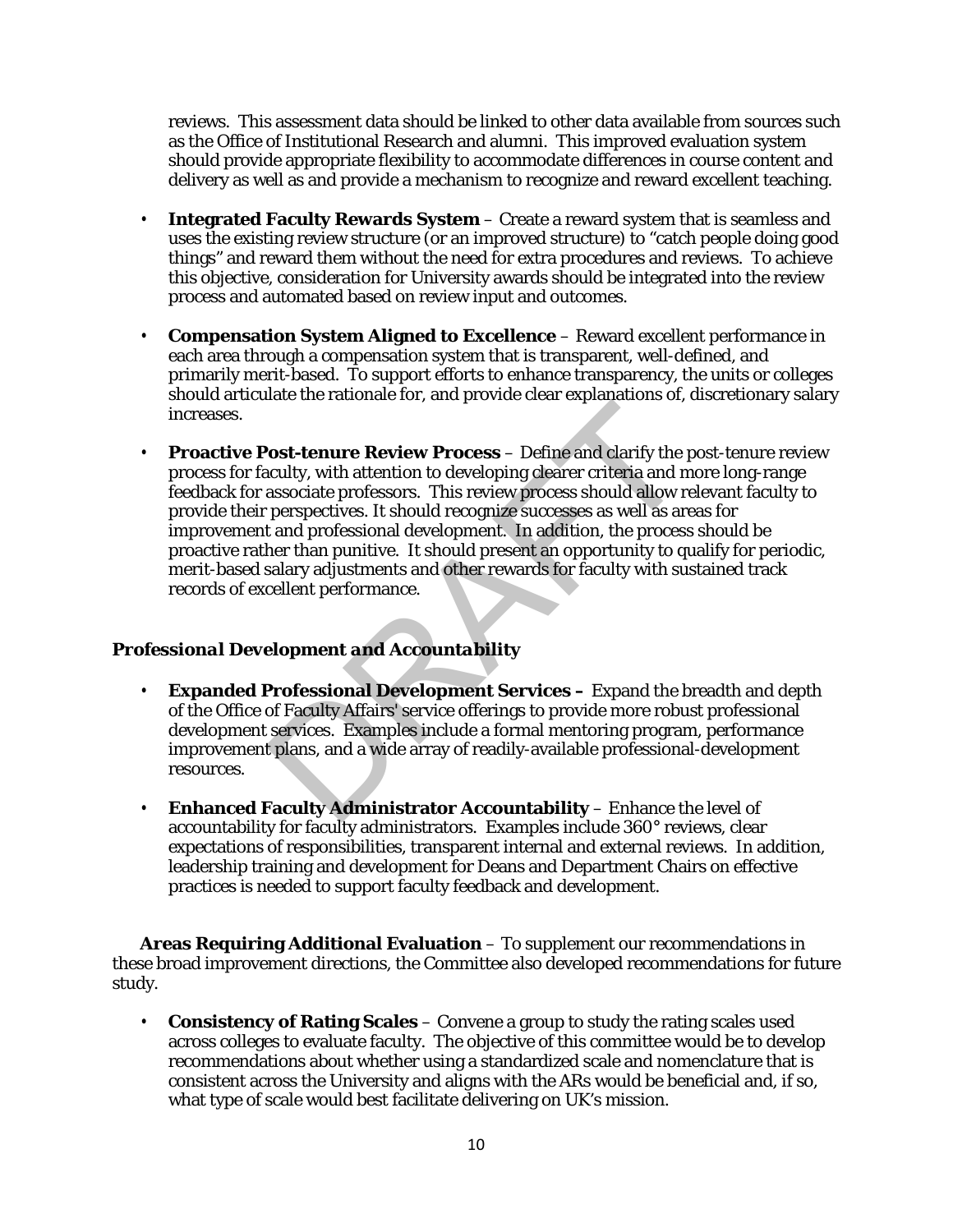- **Special Title Series and Non-Tenured Faculty Process Review** During the course of the review, a number of specific issues related to the review and promotion of special title series, lecturers, and clinical faculty surfaced. For example, issues pertaining to both workload and evaluative criteria for clinical faculty require attention. The Committee understands that special title and non-tenured faculty are critical to the mission of the University, and we recognize that they are not addressed in this report. We suggest further study dedicated to the review and promotion practices for this group.
- **Defined Strategic Areas of Focus** Identify a few select areas of focus or emphasis based on University priorities and designed to improve the faculty's efforts in either their educational and/or scholarly endeavors. Develop a plan, in consultation with the faculty, to pursue and invest in these strategic areas. Integrate these areas into criteria and expectations for the review process.
- **System for Capturing Work beyond the DOE** Perform a study on the benefits and considerations of developing a computer-based system to more accurately and consistently record and report on faculty activities and the corresponding amount of time needed to complete these activities. This should be a balanced and sophisticated system that would address the manual processes used in many colleges and departments, but not contribute to unnecessary data entry or excessive tracking. This database system should be used as the single resource to populate the multiple databases that are currently in use and should allow crosstalk with all database systems to facilitate transparency and assessment of improvement directions. **Example 19 Four Experiment States and States and States of developing a computer-based system to more a**<br>record and report on faculty activities and the correspon-<br>to complete these activities. This should be a balanced a
- **Structure and Timing of Post-tenure Reviews** Assess the appropriate structure and timeframe for post-tenure reviews, with attention to building a process which encourages professional development activities without creating excessive administrative requirements for faculty members.
- **Teaching Tradition for Faculty Administrators**  Establish a tradition for faculty administrators to teach undergraduate courses to elevate the importance of teaching and the undergraduate mission at the University. The Committee notes with appreciation that several UK administrators exemplify this practice.
- **Impact of College Size–** Examine all barriers to faculty advancement imposed by the relative size and number of colleges, such as the distribution of resources and mentoring opportunities.

In addition to the recommendations outlined above, the Committee also composed an illustrative list of innovative ideas for the University to explore (*Appendix G: Additional Ideas for Improvement*). This catalogue of potential enhancement activities reflects the vast potential at the University of Kentucky to continue to develop and adopt new entrepreneurial approaches to faculty review, rewards, and retention.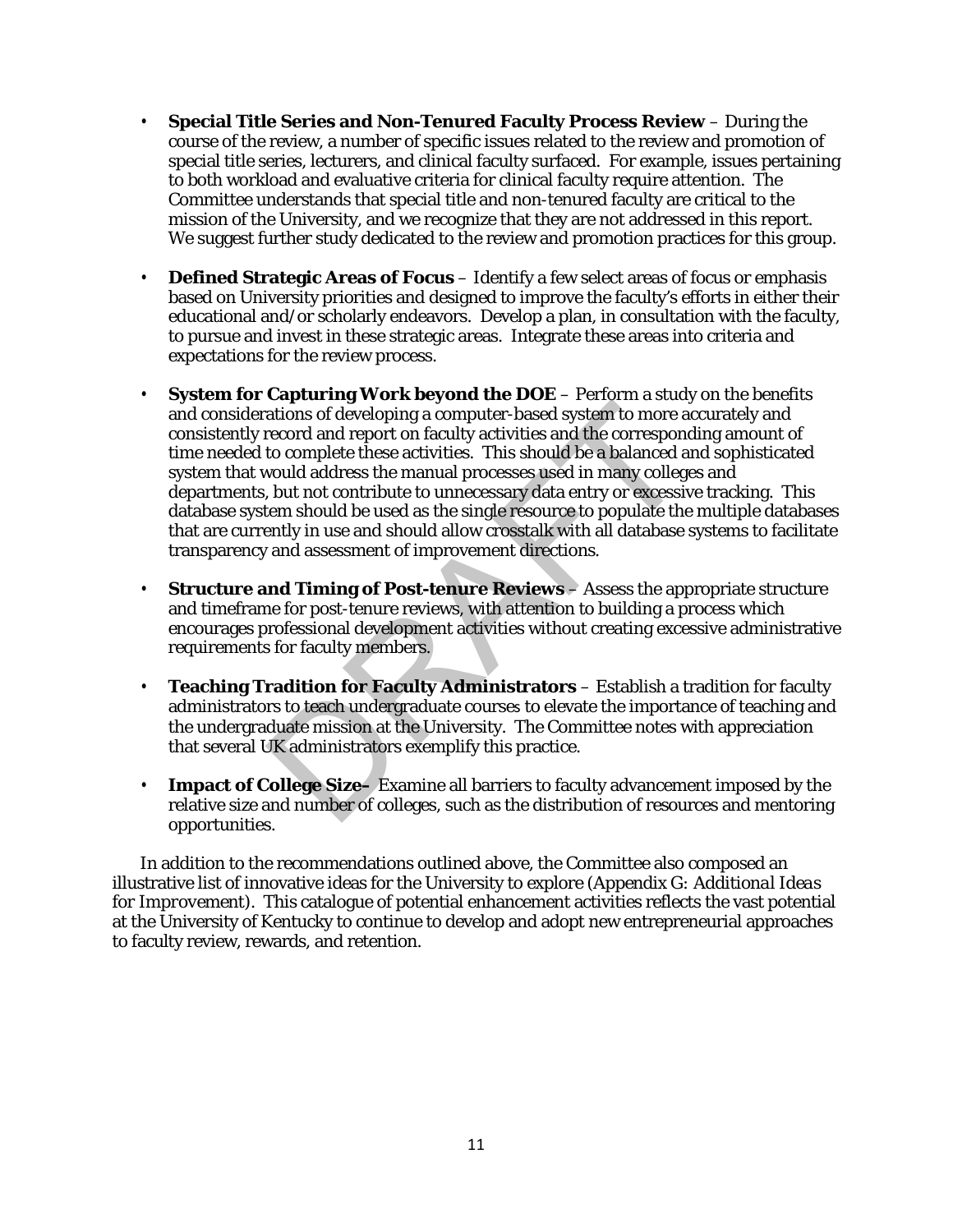#### **IV.NEXT STEPS**

The University should begin a campus-wide conversation about these preliminary recommendations to solicit feedback from those with a professional interest and begin to review and revise the suggested improvement directions. In parallel, faculty, faculty administrators, and University leadership should initiate development of an implementation plan for the selected recommendations. Overall, this discussion should take place over a multi-month period to allow for a broad, rich, and iterative exchange across campus.

The Committee suggests the following next steps:

- **August – September**: Solicit feedback from faculty on this preliminary report and improvement directions.
- **October**: Reconvene as a Committee to make needed revisions to recommendations based on faculty feedback. The Committee should also identify opportunities to converge the recommendations with the improvement directions from other workgroups reports, such as the findings from the Research and Financial Systems Accountability workgroups. As a final work product, the Committee will develop an action plan to support recommendations, with a proposed implementation timeframe. Example as a Committee to make needed revisions the faculty feedback. The Committee should also identify of the recommendations with the improvement directions ups reports, such as the findings from the Research and F bili
- **November**: Finalize the Committee's report and recommendations, and submit them to the President.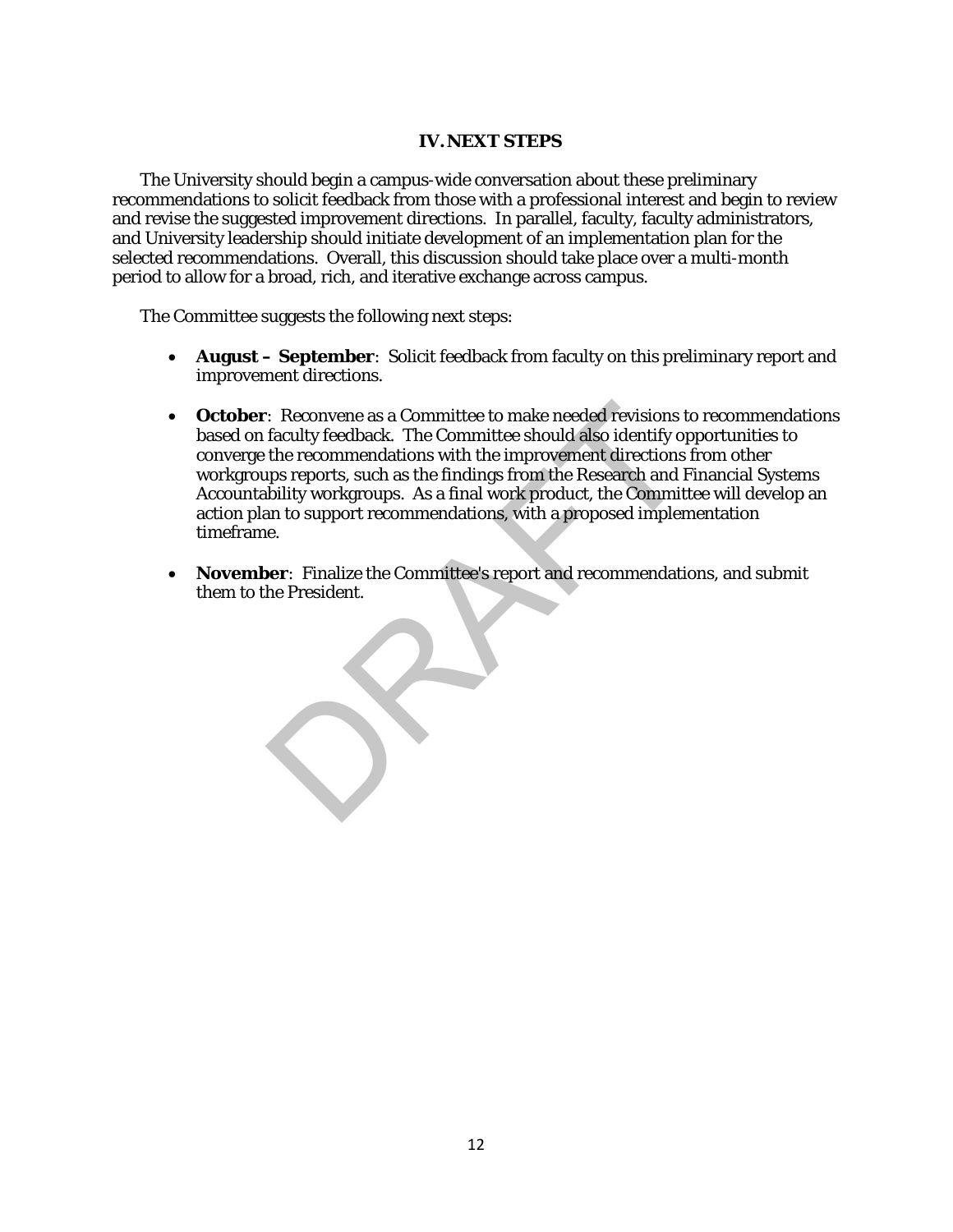#### **APPENDIX MATERIALS**

- Appendix A Committee Membership
- Appendix B Excerpt from Faculty Comments
- Appendix C Peer Institutions
- Appendix D Higher Education Trends
- Appendix E Summary of Strengths and Challenges
- Appendix F Supporting Charts and Analyses

Exhibit 1: Tenure/Tenure-Track Faculty Average Time-in-Rank by College oit 1: Tenure/Tenure-Track Faculty Average Time-in-Ray<br>bit 2: Faculty Retention by Rank<br>bit 3: Faculty Mix Compared to Peers<br>bit 4: Faculty Salary Compared to Peers<br>ional Ideas for Improvement

Exhibit 2: Faculty Retention by Rank

Exhibit 3: Faculty Mix Compared to Peers

Exhibit 4: Faculty Salary Compared to Peers

Appendix G Additional Ideas for Improvement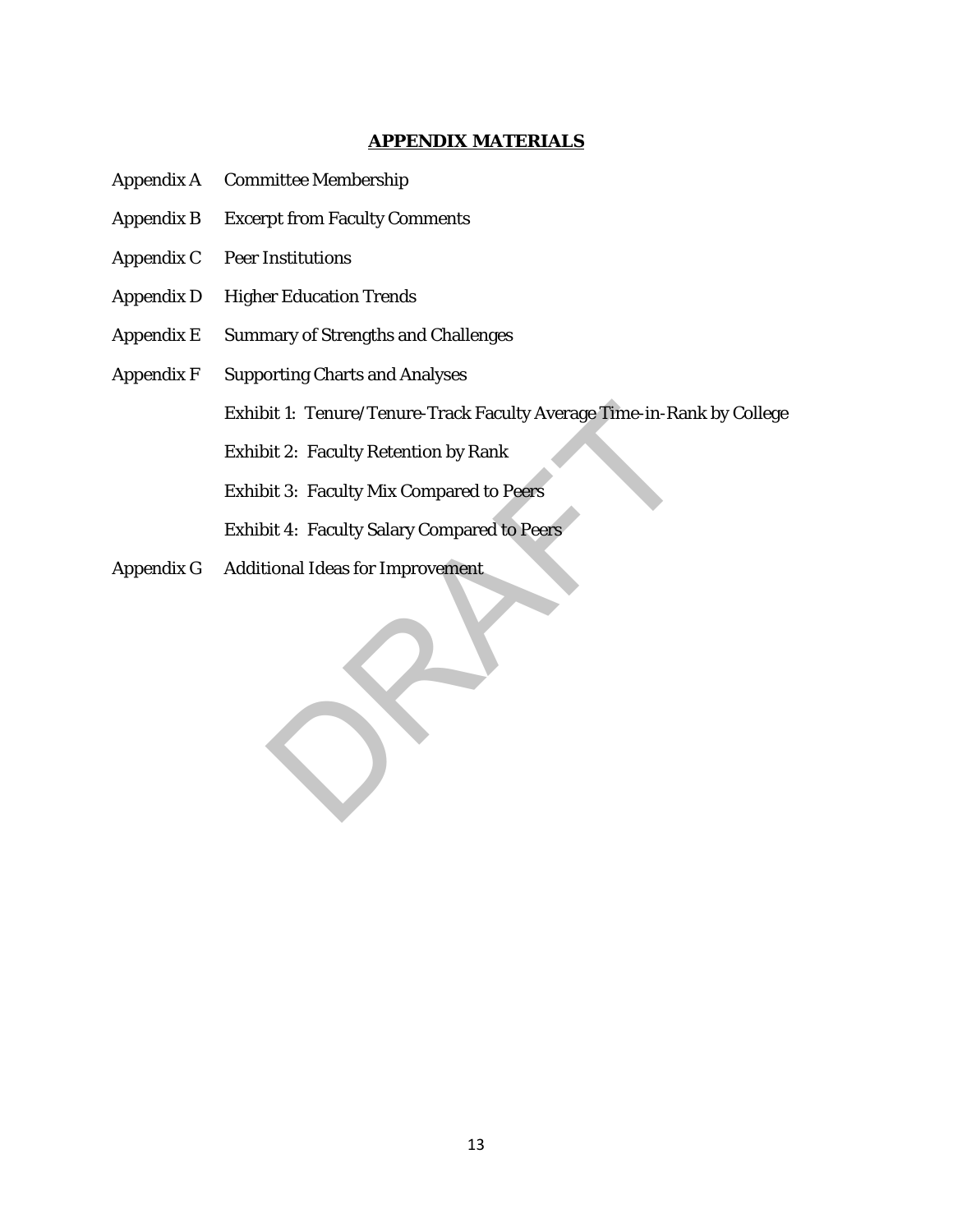#### **APPENDIX A COMMITTEE MEMBERSHIP**

**Hollie Swanson** (Chair), Professor (ME/Molecular and Biomedical Pharmacology)

**Stephanie Aken**, Professor (LI)

**Doug Andres**, Professor (ME/Biochemistry)

**Gail Brion**, Professor (EN/Civil Engineering)

**Tamara Brown**, Associate Professor (AS/Psychology)

**Richard Domek**, Professor (FA/Music)

**Brad Lee**, Associate Professor (AG/Plant and Soil Sciences)

**Carl Lee**, Professor, (AS/Mathematics)

**Catherine Martin**, Professor (ME/Psychiatry)

**Milena Minkova**, Professor (AS/Modern and Classical Languages, Literatures and Cultures) Professor (FA/Music)<br>
e Professor (AG/Plant and Soil Sciences)<br>
, (AS/Mathematics)<br>
Professor (ME/Psychiatry)<br>
Professor (AS/Modern and Classical Languages, Literature<br>
Fessor (NU)<br>
Associate Professor (AG/Animal and Food

**Debra Moser**, Professor (NU)

**Melissa Newman**, Associate Professor (AG/Animal and Food Science)

**Melanie Otis**, Associate Professor (SW)

**Peggy Piascik**, Associate Professor (PH/Pharmacy Practice and Science)

**John Thelin**, Professor (ED/Educational Policy Studies and Evaluation)

**Greg Wasilkowski**, Professor (EN/Computer Sciences)

**Richard Greissman**, Assistant Provost (ex officio member)

**Kaveh Tagavi**, Professor (EN/Associate Dean) (ex officio member)

**Ben Withers**, Professor (FA/Chair, Department of Art) (ex officio member)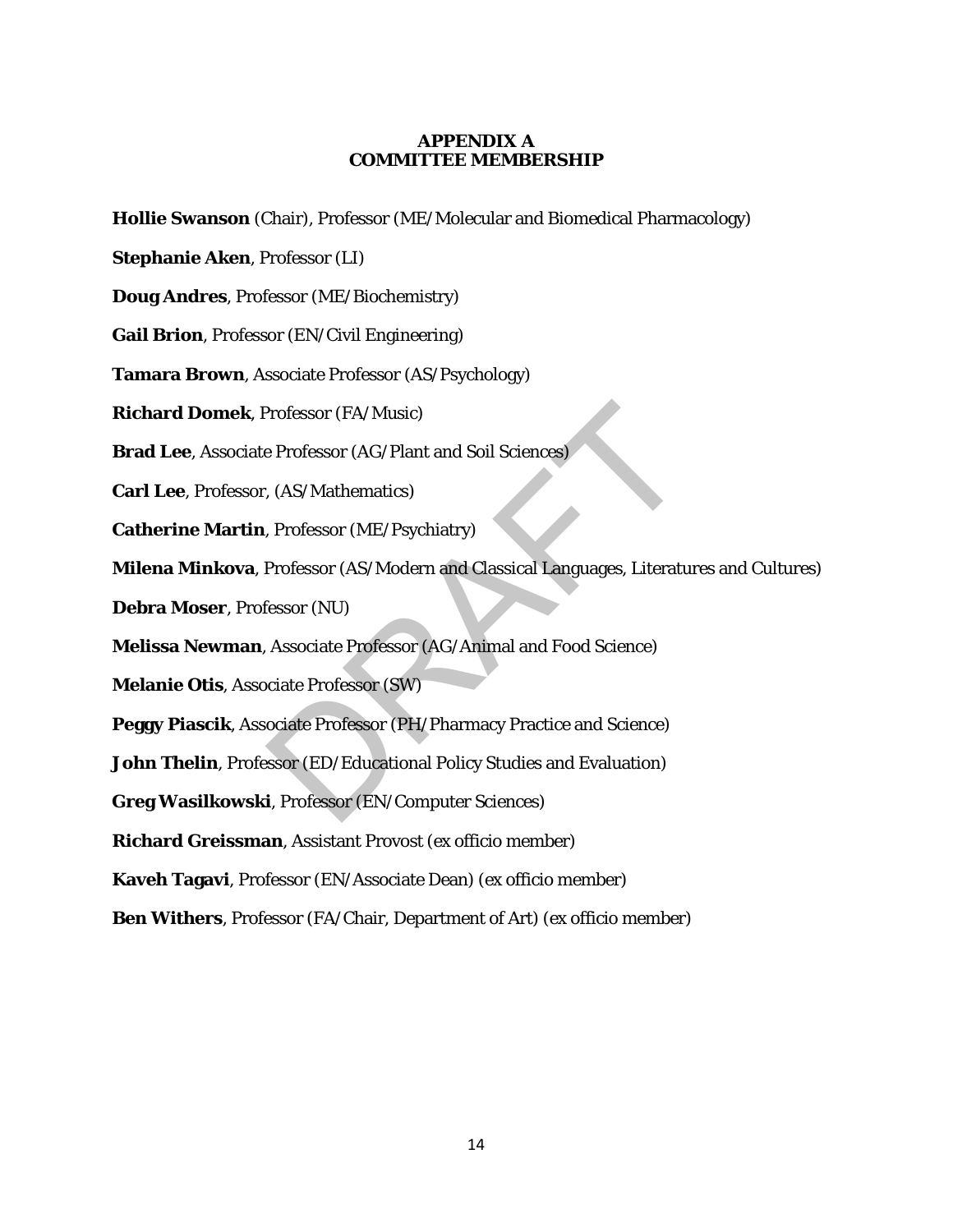### **APPENDIX B EXCERPTS FROM FACULTY COMMENTS**

### **Criteria and Expectations**

*"I think there should be more clarity regarding what outcomes are associated with performance. I also think, to an extent, that performance indicators need to be set high so that truly outstanding employees are the ones to be awarded/ acknowledged."*

*"Merge DOE and performance evaluation. It makes no sense to separate them temporally."*

#### **Promotion**

*"It might be helpful to ask some of our full professors about how they feel about 'career associates.' These are associate professors who, for a variety of reasons never move forward to full."* to ask some of our full professors about how they feel al<br>re associate professors who, for a variety of reasons nev<br>**rning**<br>more feedback, especially from the learners.... I really<br>esign its own faculty evaluations for lea

### **Teaching and Learning**

"*I would appreciate more feedback, especially from the learners…. I really wish that each department could design its own faculty evaluations for learners that would be meaningful."*

*"The Committee needs to figure out how to incorporate the creation and facilitation of new media, social media, and online communities of learning and practice into the guidelines."*

*"We need to have a wider university conversation about "classroom success."*

*"Evaluate teaching (and perhaps learning) beyond TCEs."*

*"Evaluations should evaluate the time an instructor puts into a class – what is the content of the syllabus, the content of the lectures, what method the instructor uses to covey the information…"*

#### **Annual/Bi-Annual Review Process**

*"People need to be rewarded on a yearly basis, not once in several years."*

*"I think biannual evaluations are reasonable, but could see needing more if a faculty member is deficient in an area. My primary concern is lack of reward and recognition for teaching and service…"*

*"The annual/biannual reviews should be taken seriously by all departments and colleges. They should provide accurate and detailed feedback to the faculty member on their performance and progress toward tenure."*

*"I suggest an automatic point system: a) figure out what is important…, b) reward what you can actually measure…, c) weight what is important…, d) normalize the points for the increase*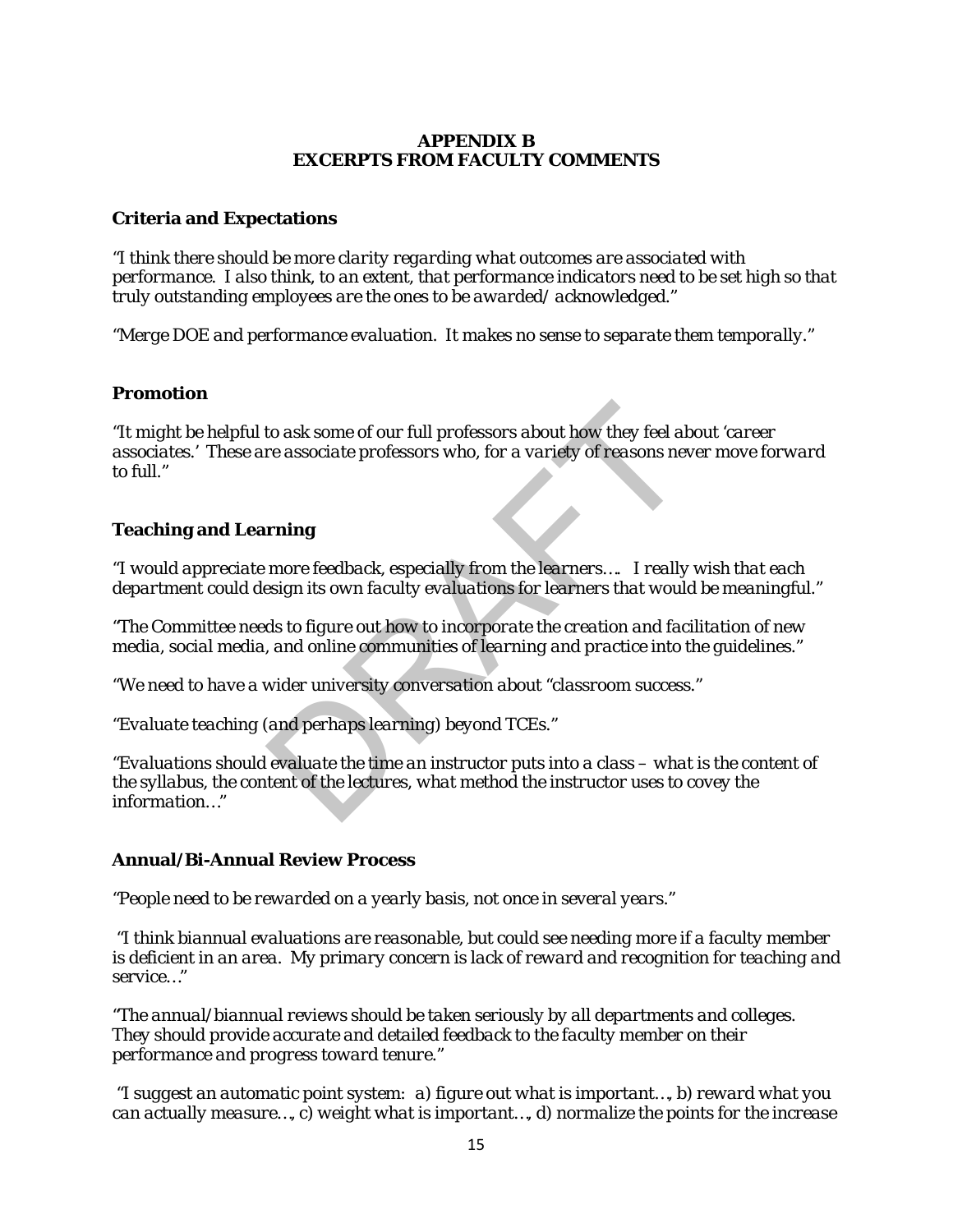*in salary. The key is that there are "hard parameters" to measure (dollars, hours, impact factors), not soft ones ... The other important key is to FOCUS on important things: if I glance at the distribution of efforts on my sheet, there is too much stuff that seems equally important, but is not."*

*"I don't want to undermine the importance of research, but it feels that UK's commitment to research is disproportionate to teaching and service… I think the review process can serve an important role in rewarding excellence in these areas, but again, I see few outcomes associated with this process."*

*"We receive our review in our mailbox. It is incumbent upon the faculty member to request a meeting. Nothing is done face-to-face. So, there is no opportunity to explain, to discuss, to be truly appreciated for one's work. I would make face-to-face meetings mandatory."*

### **Post-Tenure Review**

*"Post-tenure review needs some teeth, especially in this budget climate."*

*"I think a post-tenure review process that isn't punitive or shaming might help. While it is important to identify problems and in some cases respond with consequences, I would like the system to include a mentoring focus."*

*"Currently, professors as well as associate professors are evaluated on a 2 year cycle. The proposed change is to move professors to a 4 year cycle… Coincident with the 4-year performance evaluation, professors would have the option to be considered for advancement in rank with 5 separate ranks within full professor… Advancement in rank would be strictly merit based and time-in-rank would not be an acceptable rationale for advancement…"* **EXECUTE:**<br>
The area of the specially in this budget climate."<br>
The review process that isn't punitive or shaming might h<br>
in y problems and in some cases respond with consequence<br>
mentoring focus."<br>
DRAFT SERVIER SERVIER

### **Professional Development**

*"The FEMR process…is a careful process that assesses each aspect of the faculty's job and identifies areas of strength and weakness. There are not really formal channels of faculty development, but there are informal ones – mentoring assignments, recommendations to go see CELT, etc."*

*"At times it seems as if the faculty evaluation process is more of a formality than an actual guide to promote faculty improvement. During my faculty evaluations, my supervisor and I reflect upon my successes and areas of improvement, but I don't particularly feel that it does a good job of promoting faculty improvement."*

*"The current bi-annual review doesn't seem to provide a very good context for encouraging professional development. It seems adversarial, so unproductive faculty may be reluctant to admit that they are struggling and seek help for fear of more consequences. This seems to cultivate defensiveness rather than openness to feedback."*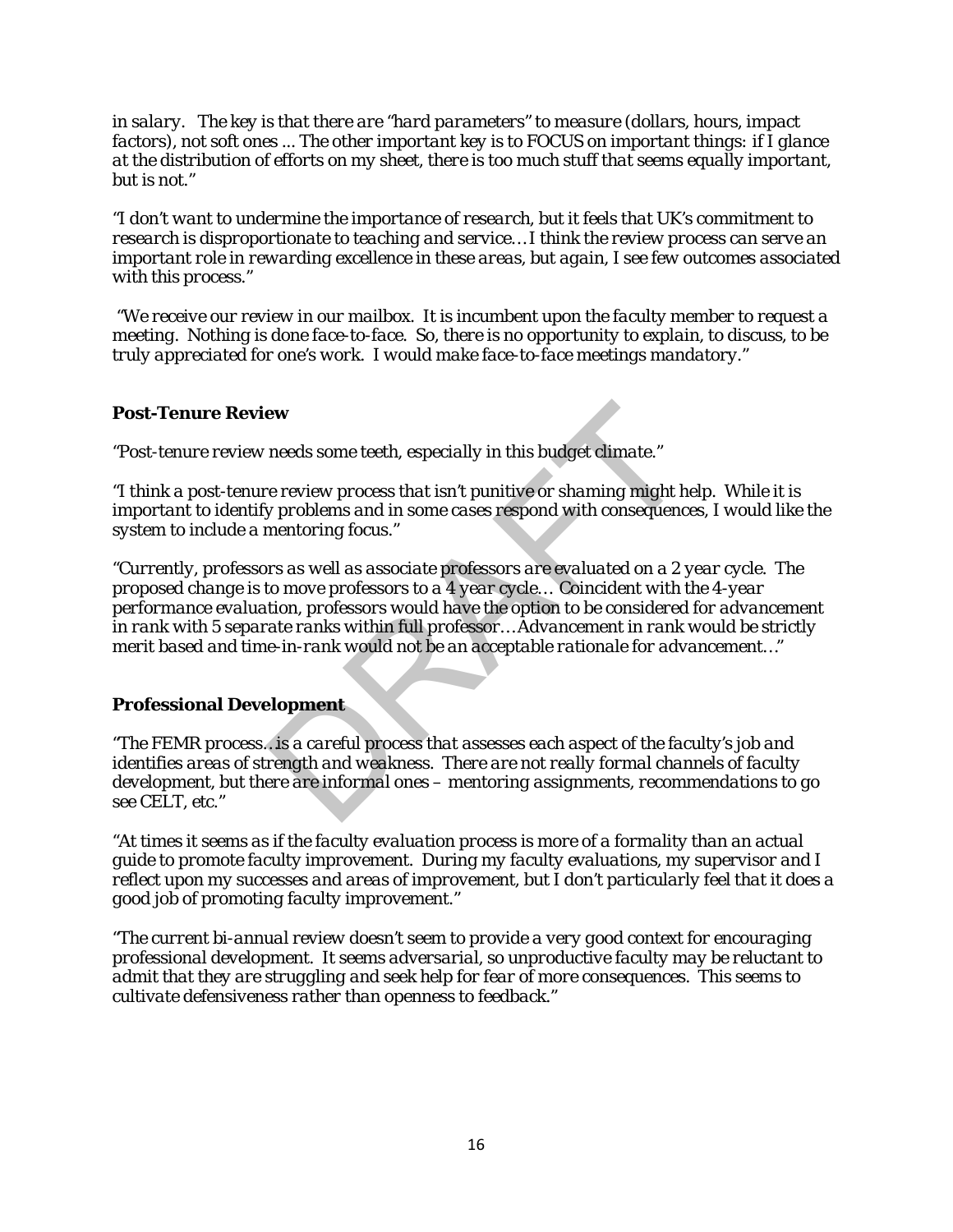# **Alignment with Salary Adjustments and Rewards**

*"Increase transparency, recognize research achievements, and encourage service. The salary increase should be based on your achievements, not something else."*

*"I believe that when there are no salary increases for more than 1 year than the evaluation process should consider all years of performance since the last year a salary increase was permitted by the University.*

*"Some process that involves a recommendation to by the Chair to the Dean (to adjust salaries based on performance), with freedom by the faculty member to appeal, would be a great help."*

"*Definitely keep the Wethington system. It rewards our hard work. If you are going to reward teaching and service, start by taking these components seriously in tenure decisions."*

*"The review system may identify accomplishments, but there are few tangible rewards. Given the current budget climate, there may have been limited resources to provide to productive faculty. Most rewards seem to be associated with research/scholarly productivity. For example, there are Wethington Awards to reward successful grant-writers, but there isn't an equivalent for successful teachers or those who make significant service contributions."* may identify accomplishments, but there are few tangil<br>limate, there may have been limited resources to provid<br>limate, there may have been limited resources to provide<br>wethington Awards to reward successful grant-writers,<br>

## **Leadership and Culture**

*"Regarding the faculty review process, it only works if you have a fair and knowledgeable chair."*

*"…The culture of recognition and reward for academic excellence must be nurtured. "Academic excellence" as a goal is virtually never mentioned, but it deserves to be."*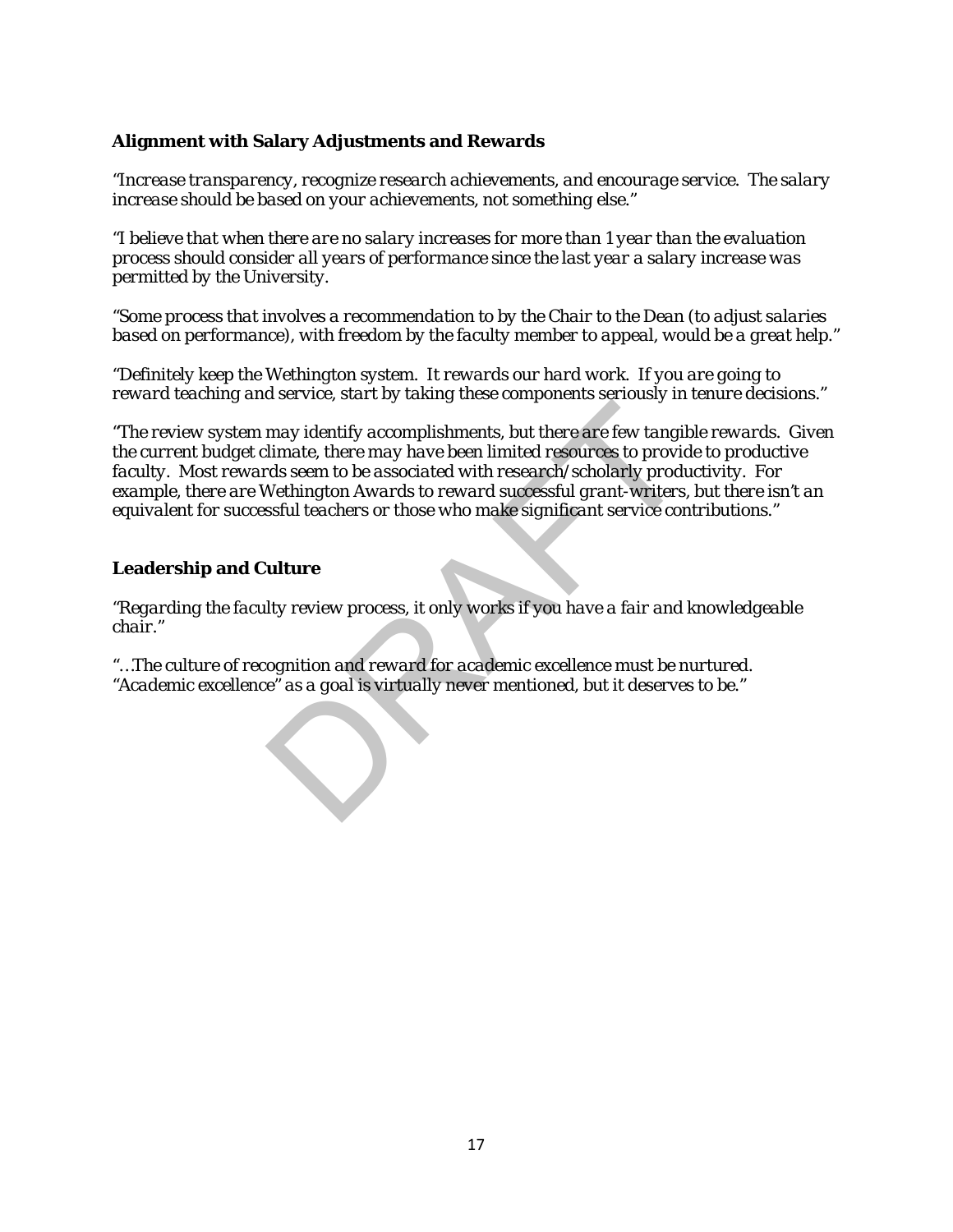## **APPENDIX C PEER INSTITUTIONS**

Based on feedback from Committee members and faculty, the following peers were reviewed for information on post-tenure review and professional development practices.

- University of California, Davis
- University of Wisconsin, Madison
- University of North Carolina, Chapel Hill
- University of Oregon

The information collected on these peers was supplemented by information from the University of Virginia. ected on these peers was supplemented by information for the set of the set of the set of the set of the set of the set of the set of the set of the set of the set of the set of the set of the set of the set of the set of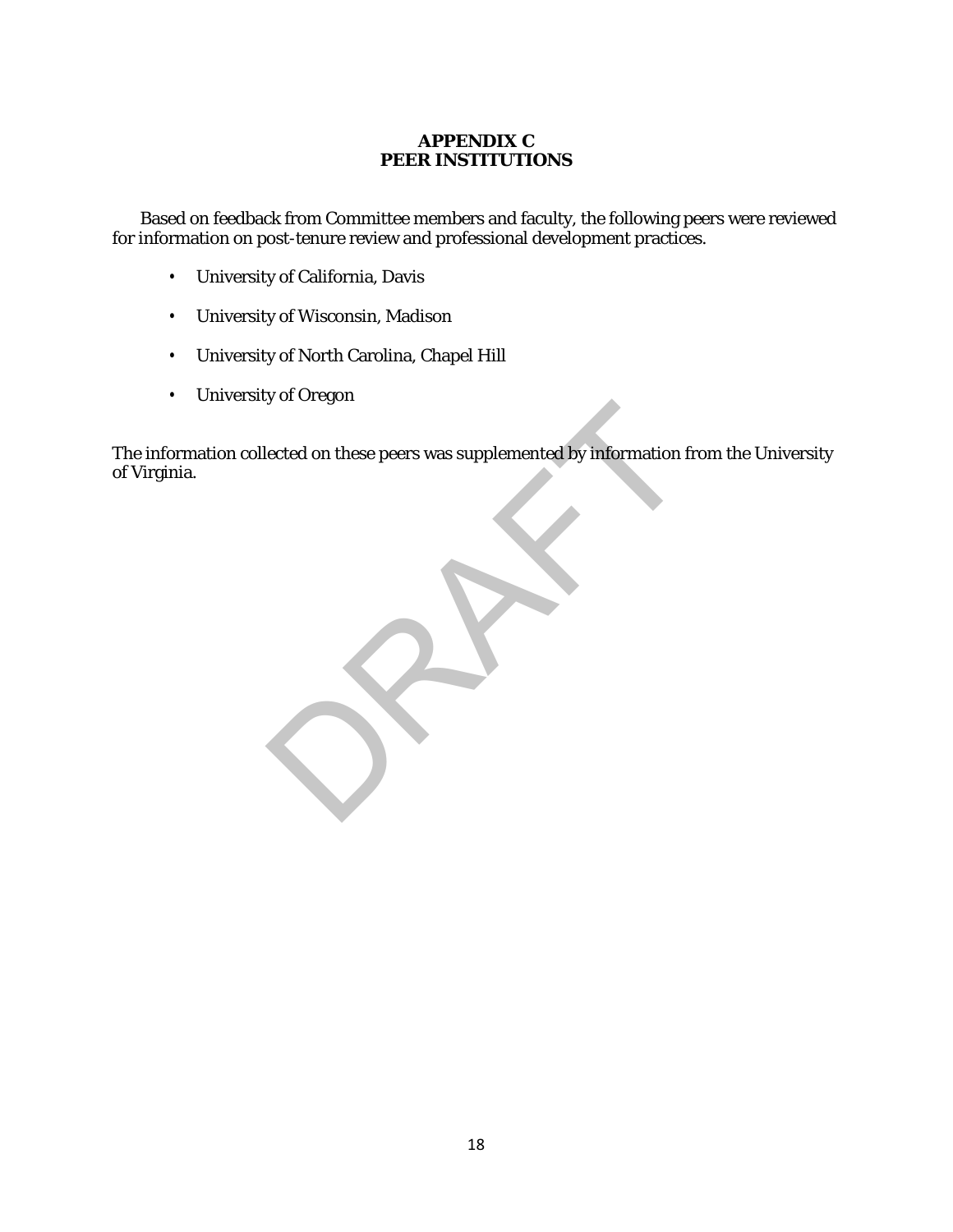#### **APPENDIX D HIGHER EDUCATION TRENDS**

The Committee studied broad trends in higher education with attention to how shifts in the environment may impact UK's approach to faculty review, rewards, and retention. Major trends focused on trends in teaching, research, resources and accountability.

**Increasing Undergraduate Enrollment.** The Committee found that undergraduate enrollment and graduation outcomes are increasing both at UK and the national level. This will translate into an increased need for teaching and instruction across the university. The number of first-time full-time freshmen at UK has grown 18% over the past 5 years and is projected to grow next year. With this in mind, UK must ensure that the teaching potential of the faculty at within all colleges is fully realized.

**Technology and Teaching.** The role of technology is expected to have an increased impact on the delivery of teaching, which highlights the need for professional development and training for faculty on effective practices in incorporating emerging technology in the classroom.

*Changes in Federal Research.* There are also shifts in federal and state funding to higher-education activities. Federal research funding is changing. The National Institute of Health (NIH) funding is projected to remain flat in 2013, while funding from other sponsors is variable. This will result in increased near-term competition for federal grants.

**Declining State Appropriations.** At the state level, appropriations are declining, which will limit the financial resources available to the University. Similar to nearly two-thirds of all states, the Commonwealth of Kentucky reduced state appropriations to higher education in the fiscal year of 2010. This trend is expected to continue.

*Increased Expectation for Accountability***.** While state subsidies are in decline, public expectations for accountability are increasing. There is a greater interest in managing costs in higher education and an increased scrutiny of faculty review processes. State higher education systems in Texas and Utah have adopted policies of more frequent reviews and comprehensive post-tenure review, driven largely by state legislatures. **Independent Transform of the Control of the Control of the search tends of the tends of the search in effective practices in incorporating emerging technology is expected to remain flat incorporating emerging technology i**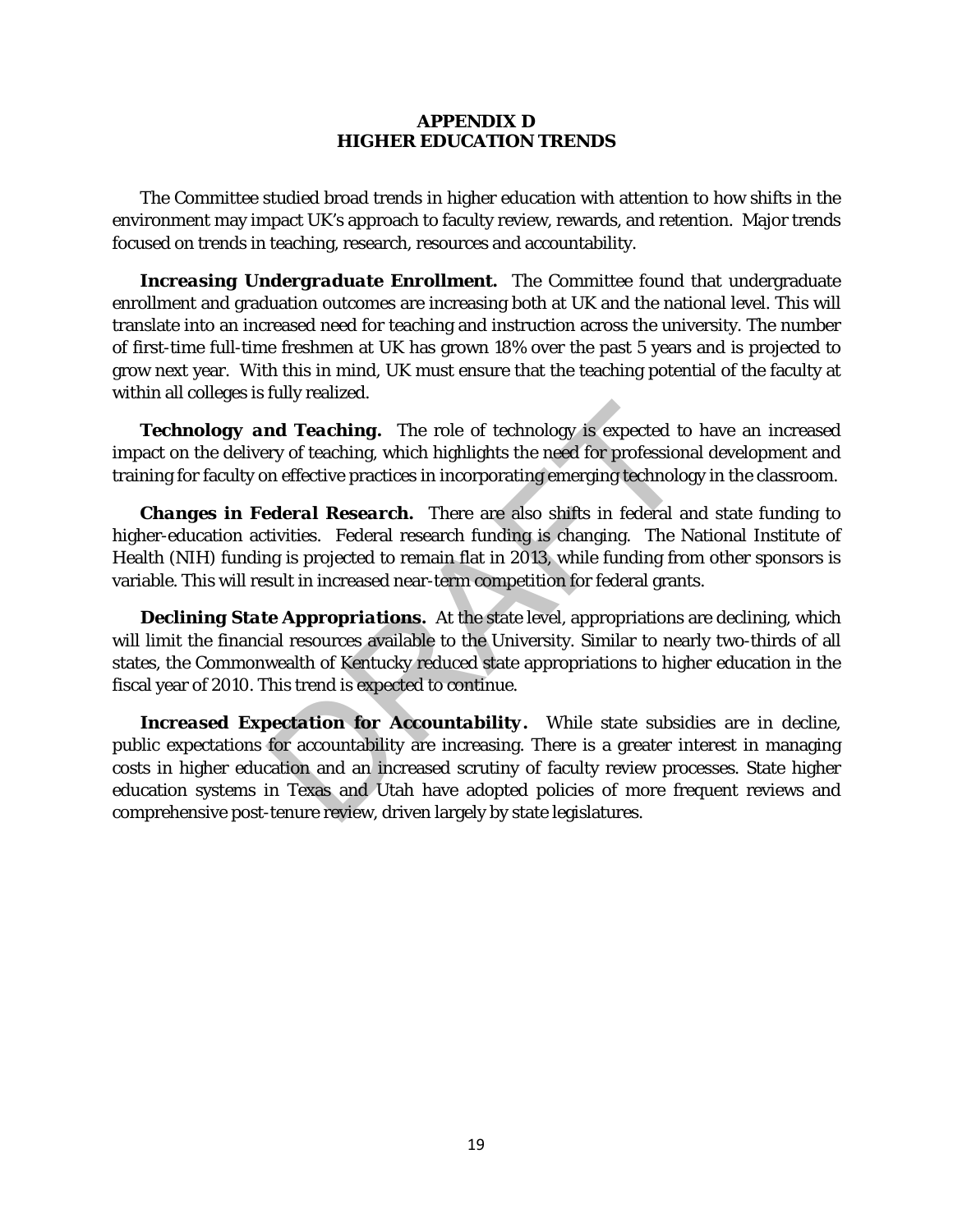### **APPENDIX E SUMMARY OF STRENGTHS AND CHALLENGES**

The Committee developed a list of strengths and challenges related to current practices related to faculty review, reward and recognition. The purpose of this list is to recognize practices that are effective in the current environment and identify primary challenges to address.

# **Strengths**

- **Areas of Excellence**  During the course of the review, many examples of excellent review processes and innovative practices surfaced in certain colleges and academic departments across campus.
- **Respect for Academic Disciplines** The current approach to annual/biannual faculty review allows colleges and academic departments to define specific review criteria and evidences to reflect academic disciplines.
- **Well-Understood and Transparent Review and Promotion Practices at the Assistant Professor Rank** – There is acknowledged improvement in practices supporting promotion and review at the assistant professor rank. These practices are described as structured, well-understood, and transparent. across campus.<br> **Academic Disciplines** – The current approach to and<br>
w allows colleges and academic departments to define sp<br>
s to reflect academic disciplines.<br> **Extod and Transparent Review and Promotion I**<br> **rofessor R**
- **Incentives for Excellence in Funded Research**  The Wethington Award was identified by many faculty members as an effective practice in recognizing and rewarding performance in funded research.
- **Unit-level Incentives for Excellence in Teaching –** In some colleges and academic departments across campus, awards are in place to reward excellent performance in teaching.
- **Climate for Change** Many faculty interviewed and involved in the Committee have demonstrated a shared commitment to change in order to improve the overall effectiveness of the review and promotion process.

# **Challenges**

- **Inconsistency**  Inconsistency in practices, scales, timing and criteria exists across campus. While excellent practices exist in some areas, the level of variability also results in a number of less developed practices in other colleges and academic departments.
- **Clarity of Expectations**  According to faculty interviews, not all academic units have clear, transparent and defined expectations to support the rating systems used in annual/bi-annual faculty reviews. In addition, the process of setting expectations through the distribution of effort process is not clear for all faculty members.
- **Professional Development** In some colleges and academic departments, professional development is stressed as a key component of all aspects of the review process, including setting annual goals. However, this is not a commonly-adopted practice across campus.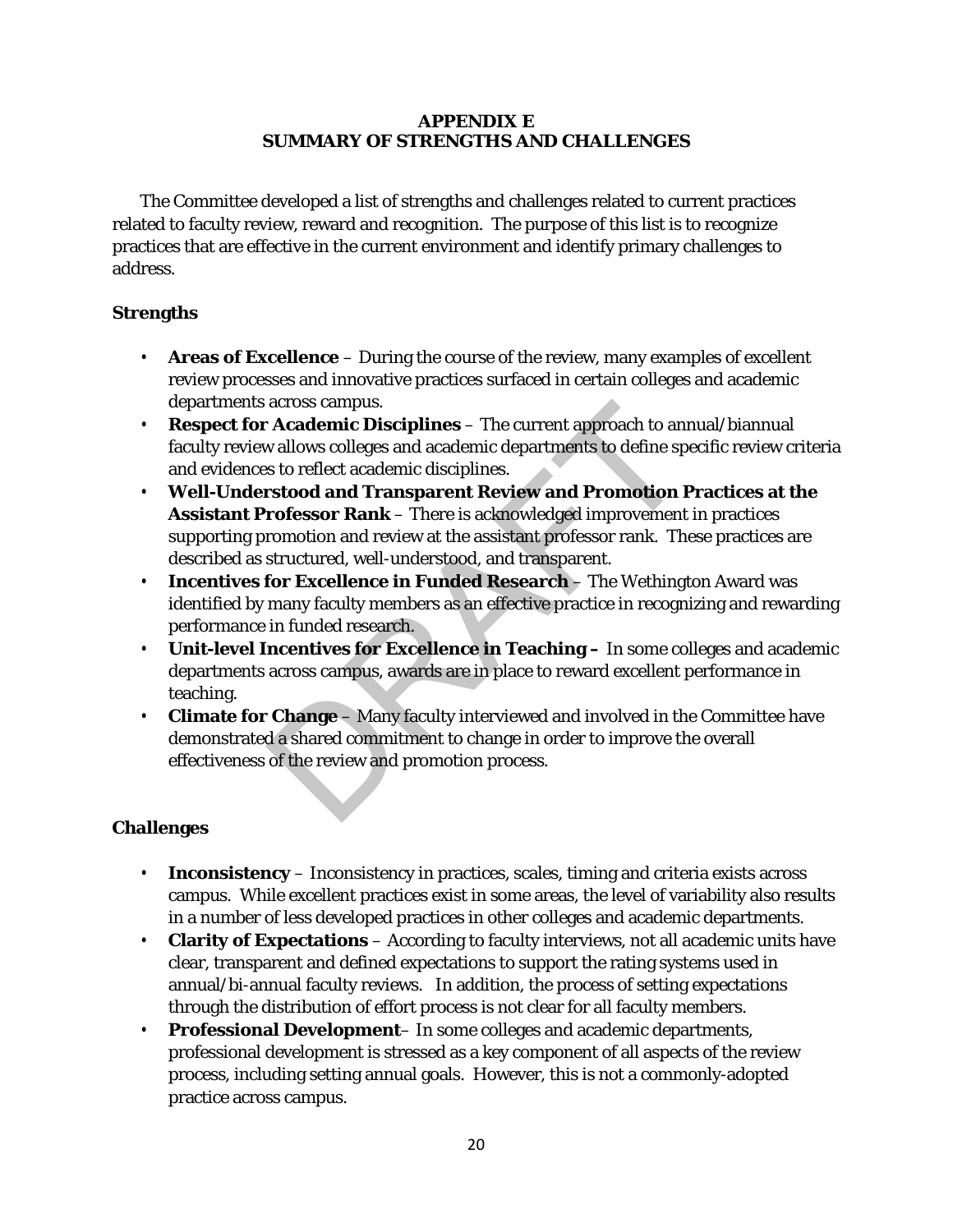- **Salary Compression**  Compared to peers, faculty salaries at UK are much more compressed. While UK is competitive with many peers at the assistant professor rank, UK trails peers in associate and full professor salaries.
- **Career Paths from Associate Professor to Full Professor** Due to inconsistency of practices, the path and expectations to achieve promotion from associate to full professor are not clear in some academic units.
- **Career Paths at Full Professor**  At the full professor rank, there are few opportunities to receive substantive, merit-based recognition and rewards based on professional accomplishments. There are also few programs and structures to support transitions during the course of a career.
- **Unsatisfactory Performers**  Currently, few programs or intervention points are in place to proactively address unsatisfactory performers. In addition, there are few university-wide support mechanisms in place to support Deans and Department Chairs with the administrative requirements to address unsatisfactory performers.
- **Reviewing Teaching Performance**  Student input and review is considered a valuable point in the process of evaluating teaching performance. However, in many academic units, there is a heavy reliance on student evaluations to review teaching performance. imistrative requirements to address unsatisfactory performant conductions in the process of evaluating teaching performance. Hot<br>is, there is a heavy reliance on student evaluations to review is<br>it, there is a heavy relian
- **Rewards for Excellence in Teaching**  There are few substantive, university-wide opportunities for rewards and recognition for exceptional performance in teaching.
- **Multidisciplinary Initiatives** There is no clear review structure and process for faculty involved in multidisciplinary research and other multidisciplinary initiatives.
- **Supporting Infrastructure**  There is limited infrastructure in place to support faculty professional development from a university-wide perspective. Supporting programs today are variable and offered at the college or academic department level.
- **Training and Communication –** There are few mechanisms in place to share excellent practices in faculty review and promotion among colleges and academic departments. In addition, limited training and development opportunities exist for both academic leaders and faculty on effective review and promotion practices.
- **Administrative Process –** Most of the administrative processes supporting promotion and review remain manual and paper-based. This requires additional administrative time from both the reviewed and reviewers involved.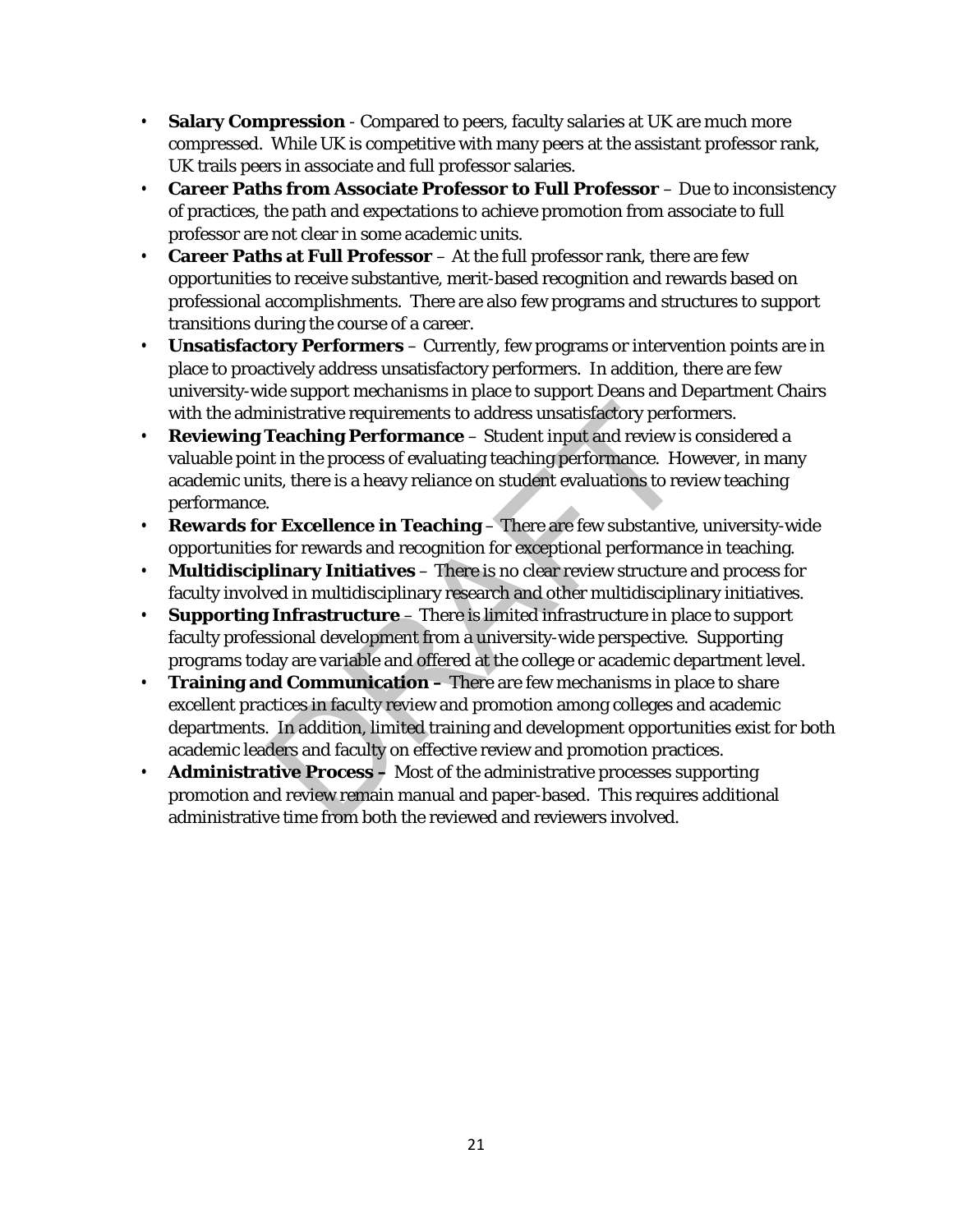### **APPENDIX F SUPPORTING CHARTS AND ANALYSES**



# **Exhibit 1: Tenure/Tenure-Track Faculty Average Time-in-Rank by College**

Data Source: UK Institutional Data, includes Regular, Extension and Special Title Series

*This chart shows average time-in-rank by college. The ranges shown are ranges by college averages, lowest average time-in-rank to highest average time-in-rank. The university-wide mean is also shown.*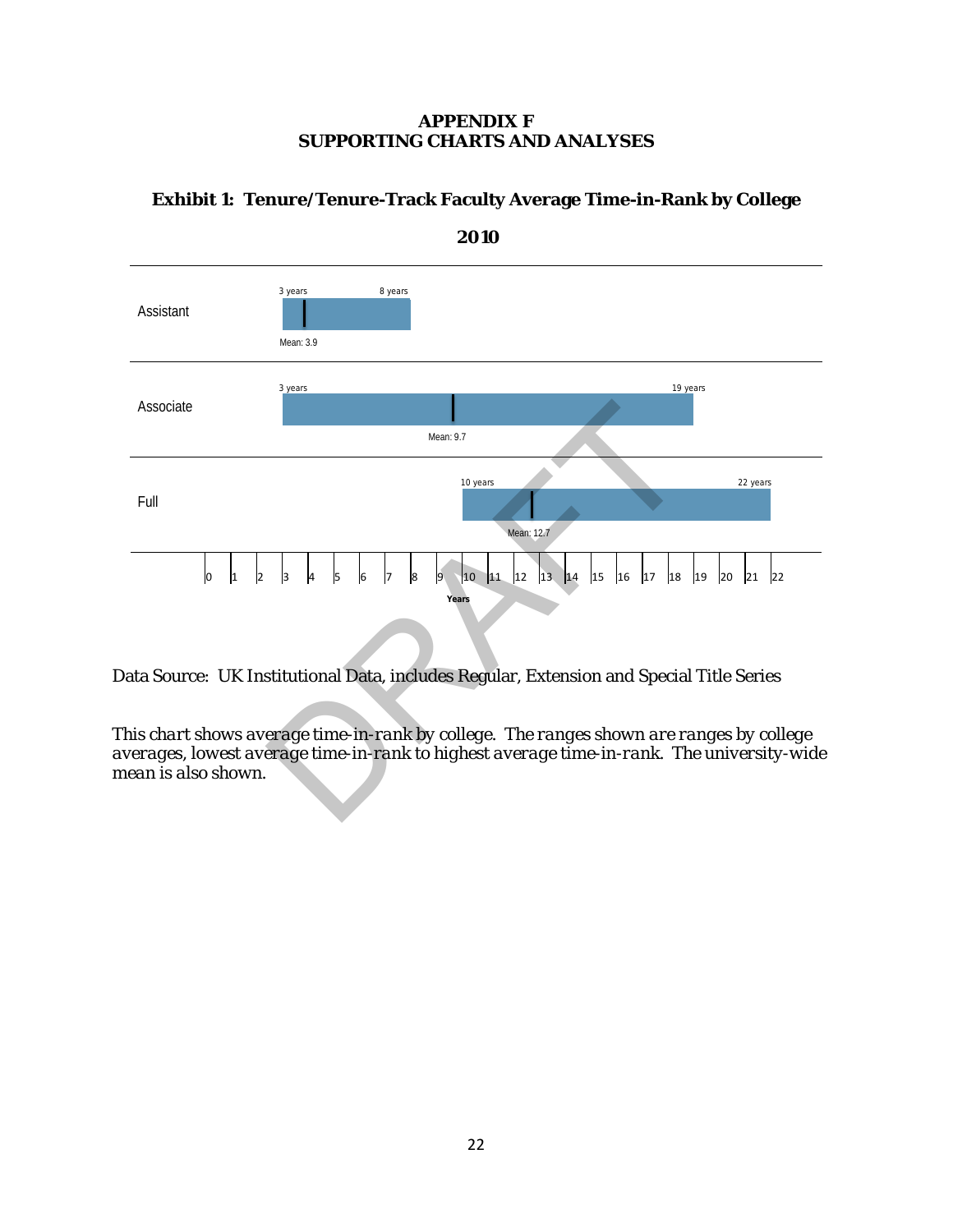# **Exhibit 2: Faculty Retention by Rank**



#### **2008 to 2012**

Data Source: UK Institutional Data

*This chart presents year-over-year retention by rank based on available institutional data. In*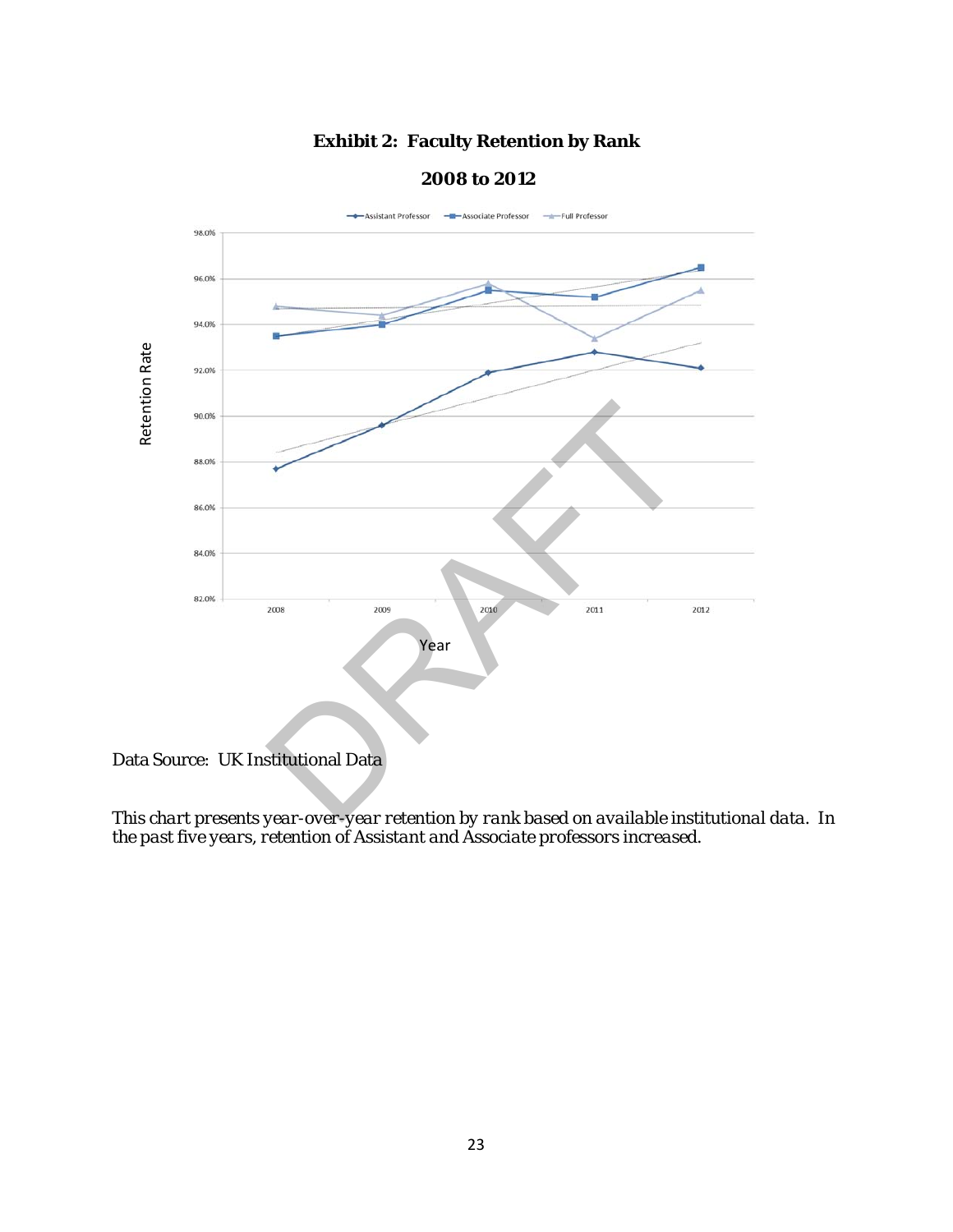# **Exhibit 3: Faculty Mix Compared to Peers**

### **Tenured/Tenure-Track Faculty Mix; Select Peers**

#### **2010 – 2011**



Data Source: UK, Peer Institutional Data

*This chart presents the mix of tenure/tenure-track faculty at UK and select peers. The chart shows for each institution, the percentage of all tenure/tenure-track professors holding the rank of assistant professor, associate professor and full professor. Institutional data for all peers selected by the Committee for comparative review of faculty promotion and review practices was not available.*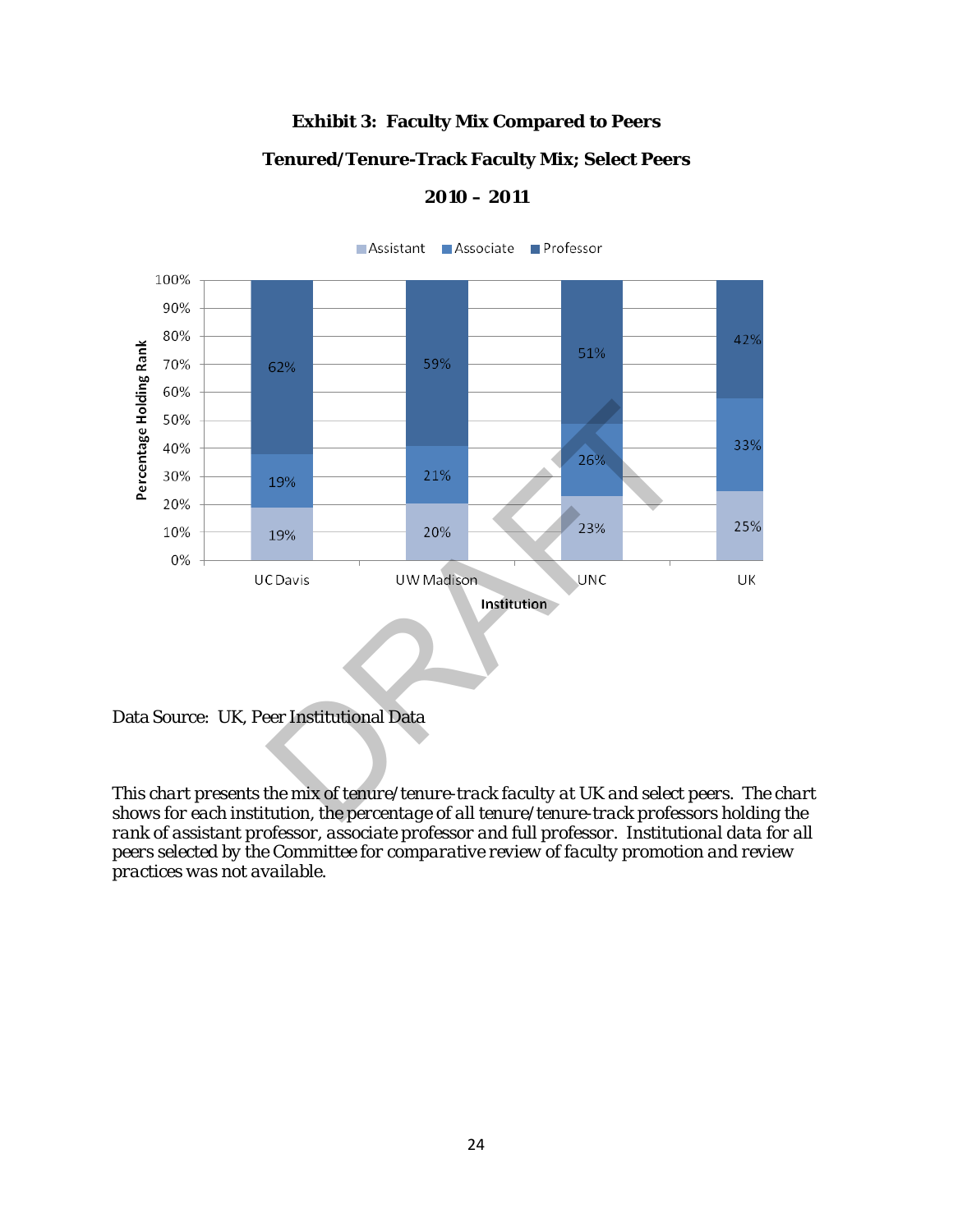### **Exhibit 4: Faculty Salary Compared to Peers**

### **All Ranks Presented in Order of Average Salary**

#### **2010-2011**

Ave. Full Professor Salary Ave. Associate Professor Salary Ave. Assistant Professor Salary



Data: Association of American University Professors, UK Institutional Data

*This chart shows average faculty salaries at all ranks, comparing UK to a set of peer institutions identified by the University Review Committee. This chart originally appeared in the University Review Committee's report to the President in September 2011.*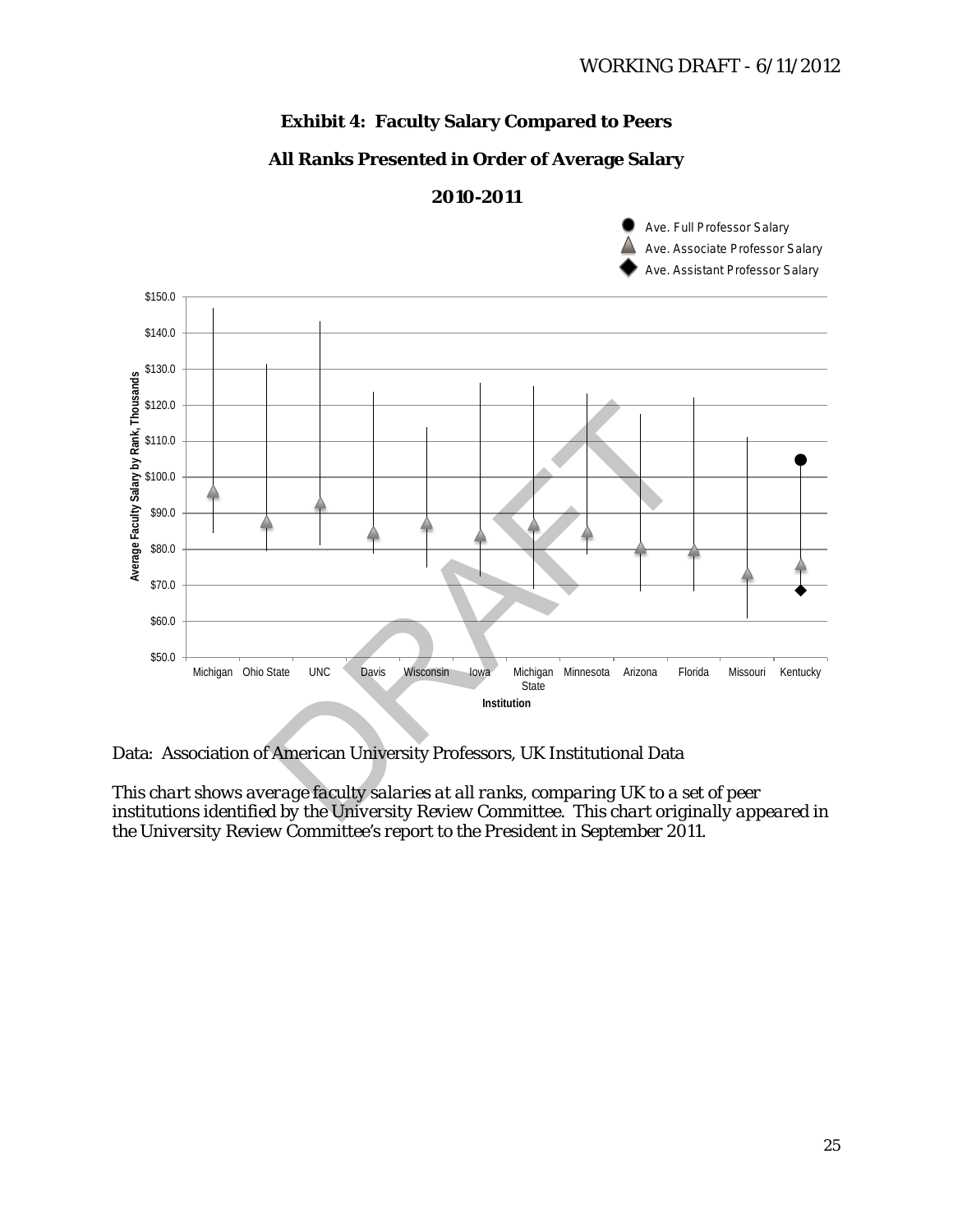#### **APPENDIX G ADDITIONAL IDEAS FOR IMPROVEMENT**

- **Enhance visibility and effectiveness of "Provost's Teaching and Research Awards."** There should be a requirement for the teaching award winners to collaboratively develop a project focused on enhancing teaching innovations campuswide. Also, the Provost should host forums or symposiums with the teaching and research awardees as featured speakers. There should be a broadcast of interviews focused on the career paths and successes of our "best" teachers and researchers on UKNOW and KET.
- **Develop an "Emeritus Professor" program.** This program would be designed to foster a continued role between retired faculty members and the University community. Faculty members contemplating retirement would be provided with assistance in defining specific, yet limited responsibilities and opportunities that would align the needs of the institution with the expertise of the faculty member. This program could include a central campus-space dedicated solely for the use of Emeritus Faculty.
- **Establish a "Distinguished Faculty Academy."** This academy would be comprised of faculty with distinguished scholarship in key areas such as teaching, entrepreneurship, applied research, community engagement and service, etc. These faculty members would provide consultation and improvement support, serving as a university-wide resource. Their expertise could be instrumental in redirecting faculty research interests towards areas such as commercialization of research ideas, translational clinical studies and engagement with UK's community leaders. Fific, yet limited responsibilities and opportunities that winstitution with the expertise of the faculty member. This trail campus-space dedicated solely for the use of Emerit<br> **"Distinguished Faculty Academy."** This acad
- **Sponsor a university-wide technology fellowship for faculty with innovative ideas to advance technology use in the classroom.** This fellowship would include resources and graduate student support to implement ideas in course delivery and development of electronic course materials.
- **Highlight "areas of positive deviance" within the campus.** These would include units that exemplify best practices with respect to professional development and advancement.
- **Establish a campus-wide mentoring program.** This program would be coordinated with the Endowed Chairs, Endowed Professors and other professors with high distinction and would serve as a resource for all career stages and aspects of career development.
- **Enhanced Organizational Communication.** Multiple and deliberate pathways for systemic communication to ensure that information from faculty administrators (college and campus levels) reaches college faculties, and that innovative practices/policies developed within one college can be shared and adopted, as appropriate, across multiple colleges, if not across the University.
- **Sponsor a campus-wide teaching and research "sabbaticals**". These sabbaticals would encourage cross-fertilization of best practices in teaching, research and professional development that are well established within specific units. Faculty members from different colleges would be assigned teaching and/or research activities